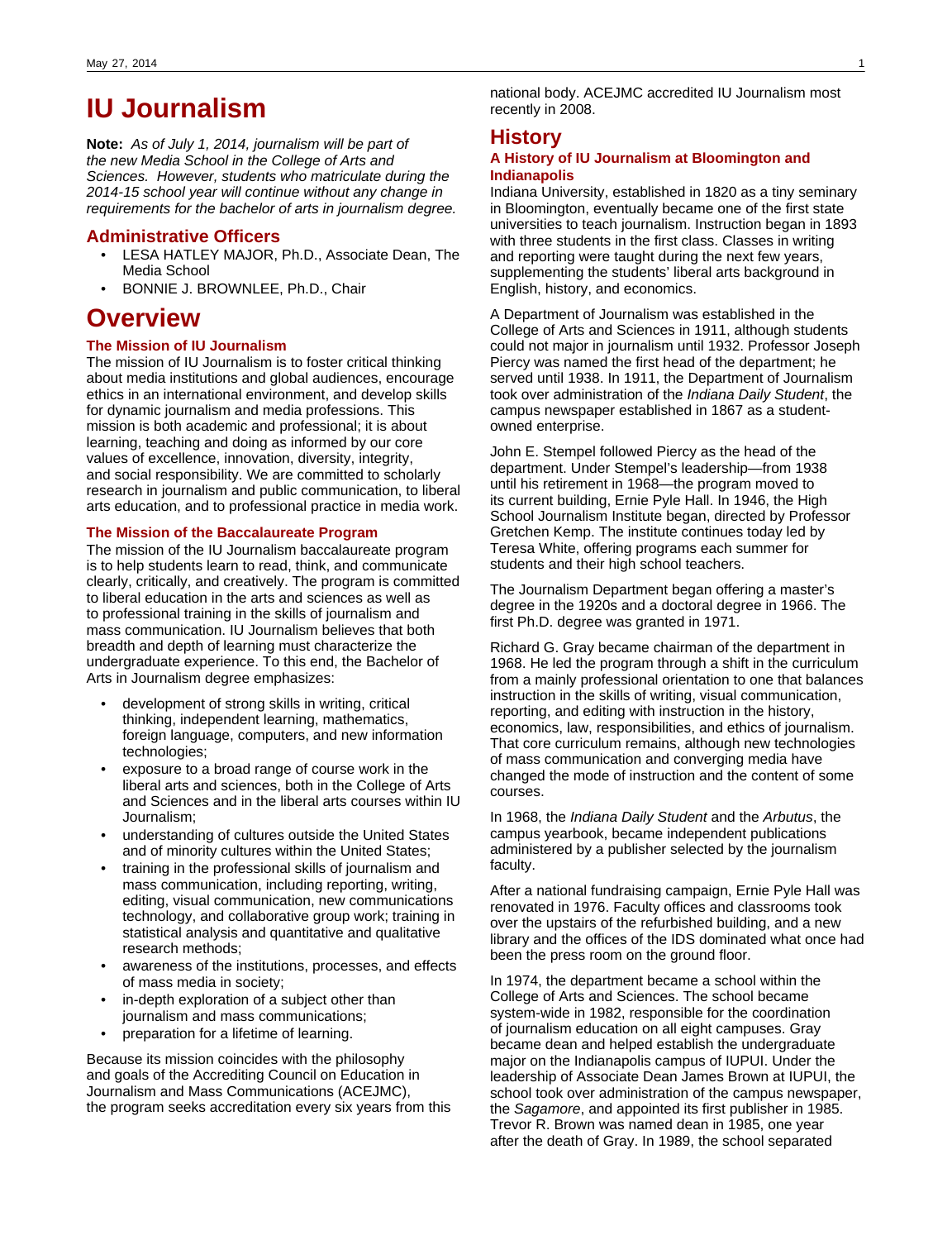from the College of Arts and Sciences, becoming one of seven independent academic schools on the Bloomington campus. Since 1990, students on both the Bloomington and Indianapolis campuses enroll in the Bachelor of Arts in Journalism (B.A.J.) program. In 2005, Bradley Hamm was named the third dean of the School of Journalism.

In 2013, the IU Board of Trustees voted to create The Media School by combining the School of Journalism and the departments of telecommunication and communication and culture. The new school will launch July 1, 2014, and will be part of the College of Arts and Sciences. Lesa Hatley Major, interim dean of journalism, will be associate dean of The Media School.

# **Ernie Pyle**

by Jon Dilts

Ernie Pyle came to Indiana University to study journalism in 1919 but left in his senior year without a degree. Some say it was because of a romance. Some say it was because he had a job offer at the La Porte (Indiana) Herald. In any case, he worked at La Porte for only a few months before going to Washington, D.C., to join the staff of the Washington News, first as a reporter and eventually as its managing editor, a job he never liked.

What Ernie Pyle did like was writing. In the 1930s he became a roving reporter for Scripps Howard Newspapers, traveling widely and writing a column about the lives of ordinary folks coping with the Depression. He was already a popular journalist, noted for his humor and humanity, when the United States went to war in the 1940s. His popularity soared when he traveled to Europe and later to the Pacific to write about the lives of ordinary soldiers coping with war. For many at home, Ernie Pyle's columns were the real story of World War II—the story of sons and husbands living a deadly adventure day by day in a foreign land.

Ernie Pyle came back to Indiana University in 1944. He visited with students working at the Indiana Daily Student, a newspaper for which he had once served as editor-inchief. The university presented him with the first degree of Doctor of Humane Letters it had ever bestowed. Shortly afterward, he made arrangements to join the American armed forces fighting in the Pacific.

Ernie Pyle died on the Pacific island of Ie Shima on April 18, 1945. A sniper fired at his jeep and Pyle took cover in a ditch. He raised his head to look for one of the soldiers who was with him and was killed instantly.

Ernie Pyle Hall is the only building on campus named for a student. And for those of us who study here, he will always be a student—always working on that elusive bachelor's degree, always editing the student newspaper, always admonishing us to write about the people who matter—not the people who think they matter.

# **Contact Information**

## [IU Journalism](http://journalism.indiana.edu/)

Ernie Pyle Hall 940 E. 7th Street Bloomington, IN 47405-7108 Phone: (812) 855-9247 Fax: (812) 855-0901

### [Contact Journalism Office](mailto:%20lkinzer@indiana.edu)

# **Admission**

### **Admission to Indiana University**

Most incoming freshmen admitted to Indiana University first enter the University Division, which provides them with academic advising. Some freshmen may, however, be directly admitted to IU Journalism through the [Direct Admit](http://journalism.indiana.edu/undergraduate/undergraduate-admissions/requirements/) and [Journalism Honors](http://journalism.indiana.edu/undergraduate/undergraduate-admissions/honors-program-ernie-pyle-scholars/) programs. All students are expected to meet the admission standards outlined in the freshman application materials. These materials and additional information are available from the Office of Admissions at 300 N. Jordan, Indiana University, Bloomington, IN 47405; by e-mail requests to juadmit@indiana.edu; by phone requests to (812) 855-0661; or on the Office of Admissions Web site.

International students should request the International Application for Admission from the Office of International Admissions at Poplars 221, 400 E. Seventh Street, Indiana University, Bloomington, IN 47405, by e-mail requests to [newtoiu@indiana.edu;](mailto:newtoiu@indiana.edu) by phone requests to (812) 855-9086; or on the [Office of International Services](http://ois.iu.edu/admissions/apply/freshmen/) [Web site](http://ois.iu.edu/admissions/apply/freshmen/).

#### **Admission to IU Journalism**

Students who want to major in journalism may declare themselves journalism majors in the University Division during their first year at IU and may take several 100- and 200-level journalism courses. Before seeking admission as a major in IU Journalism, students must complete a minimum of 26 credit hours of undergraduate course work, including the following:

• one of these three journalism courses with a grade of C or higher:

 J 110 Foundations of Journalism and Mass **Communications** 

- J 200 Reporting, Writing, and Editing I
- J 210 Visual Communication
- English composition with a grade of C or higher (or exemption). See Foundations.
- one mathematical modeling course with a grade of C– or higher. Recommended: MATH-M 118, V 118 or D 116-D 117. See Foundations.
- one semester of a foreign language. See World Languages and Cultures.

Students meeting these requirements with a cumulative IU Journalism program grade point average of 2.2 (Extended-X grades will not be used in this calculation; FX will be calculated as F, DX as D, etc.) will be considered for admission to IU Journalism. Each year the program will admit students, based on their grade point average, as the program's physical space, instructional equipment, and faculty/staff resources permit.

### **Application Deadlines**

IU Journalism will consider applications three times a year: when grades are official at the end of fall semester, spring semester and second summer session. Applications can be found on the **Forms** page of the IU Journalism Web site.

If transfer course work is to be included for admission purposes, it must be entered on the student's IU transcript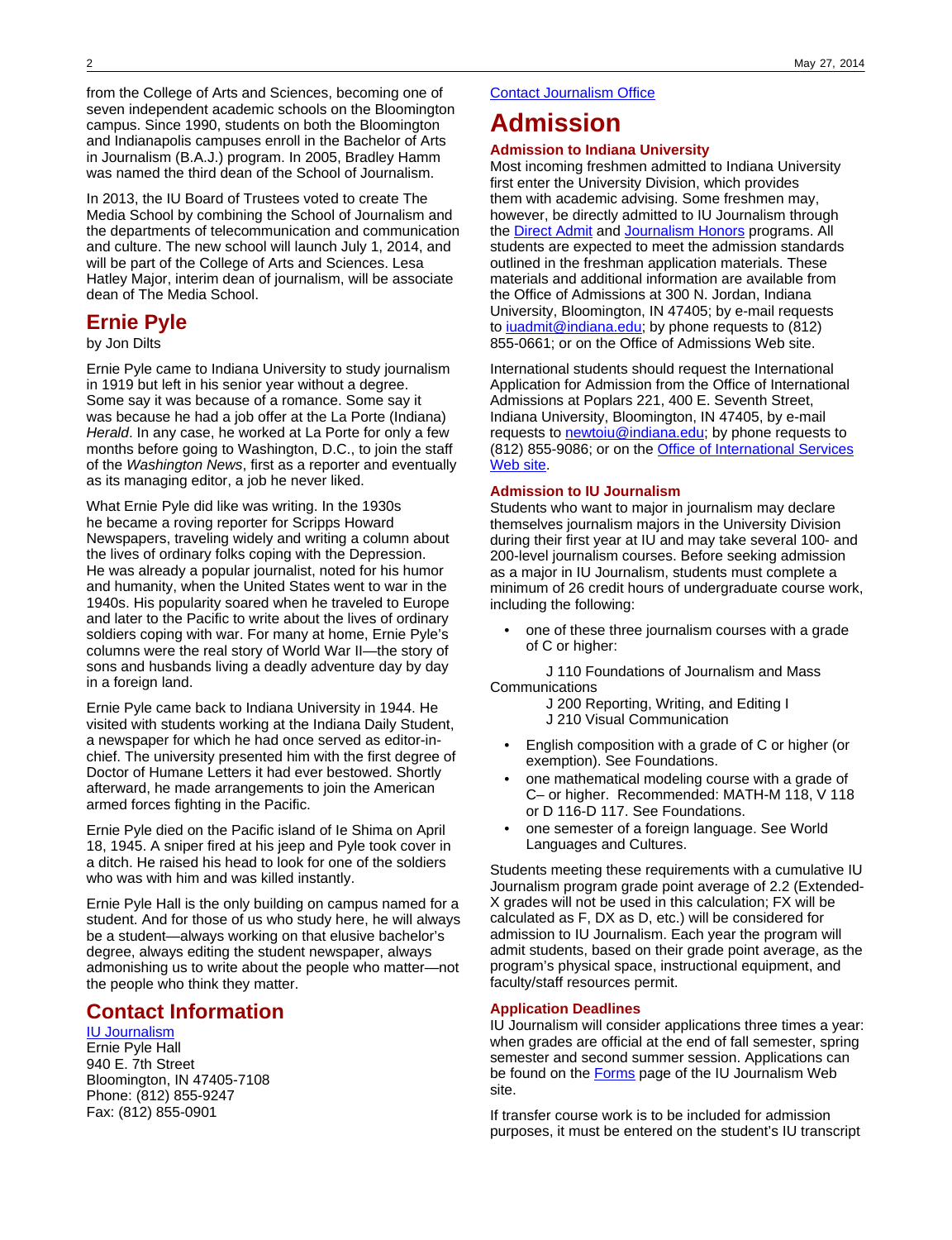by the application deadline. Transcripts from other colleges and universities should be sent to the Office of Admissions, 300 N. Jordan, Bloomington, IN 47405.

#### **Direct Admission**

High school students who apply to IU by Nov. 1, have indicated an interest in journalism on their application to IU and who meet any one of the following criteria will be invited to complete the Selective Scholarship Application.

- SAT score (critical reading and math) of 1270 or higher.
- ACT score of 29 or higher.
- GPA of 3.8/4.0 or above.

A completed Selective Scholarship Application is required to be considered for direct admission to IU Journalism.

## **Transfer Students**

### **Transfers from Other Colleges and Universities**

Students who want to transfer to Bloomington should contact the [Office of Admissions](http://admit.indiana.edu/) for an application at 300 N. Jordan, Bloomington, IN 47405; by [e-mail](mailto:iuadmit@indiana.edu); or by phone at (812) 855-0661.

Transfer students are first admitted to the University Division at Bloomington. They may then apply to IU Journalism during the semester in which they will complete the admission requirements. Because transfer courses are not calculated in the cumulative grade point average for Indiana University students, transfer students must complete a minimum of one semester at Indiana University before they can be considered for admission to the program.

Acceptance of credit from other institutions will be determined by the Office of Admissions, and the applicability of credit toward degree requirements in IU Journalism will be determined by the chair. No more than 12 transfer credit hours of mass communications courses may be counted in the journalism major. Only credits earned at Indiana University will count toward a student's grade point average. Courses from other colleges and universities transfer as credit only.

#### **Transfers from Other Indiana University Campuses**

Students who wish to do intercampus transfers to Bloomington should begin the transfer process by submitting an application online at [www.iupui.edu/](http://www.iupui.edu/~moveiu) [~moveiu](http://www.iupui.edu/~moveiu). Students are also welcome to contact IU Journalism to discuss admission requirements and registration by calling (812) 855-9247. Students from other campuses must have already completed the admission requirements to be directly admitted to IU Journalism.

### **Transfers from IU Journalism to other Indiana University Campuses**

Students enrolled in IU Journalism at Bloomington who wish to do intercampus transfers to other IU campuses should also submit an application online at [www.iupui.edu/](http://www.iupui.edu/~moveiu/) [~moveiu](http://www.iupui.edu/~moveiu/).

### **Transfer Credit in Journalism**

No more than 12 credit hours from any other journalism program will be accepted for credit toward the 120 credit hours required for graduation.

All transfer journalism courses must be evaluated by the chair to be accepted in fulfillment of requirements for the journalism major.

# **Honors Programs**

### **Ernie Pyle Scholars**

Approximately eighteen students from each incoming freshman class will be admitted to an exciting honors program and directly admitted to IU Journalism. The program includes a rich array of small honors classes and fully paid media trips around the country as part of the academic program. Honors students, named the [Ernie Pyle Scholars,](http://journalism.indiana.edu/undergraduate/undergraduate-admissions/honors-program-ernie-pyle-scholars/) can also intern in a British media organization and study abroad in London between their sophomore and junior years.

Students with an interest in journalism who submit a Selective Scholarship Application to Indiana University will automatically be considered for this program. A separate application is not required. Students can participate in both the university Hutton Honors College and the Journalism Honors Program.

High school students who apply to IU by November 1, have indicated an interest in journalism on their application to IU and who meet any one of the following criteria will be invited to complete the Selective Scholarship Application. A completed Selective Scholarship Application is required to be considered for the Journalism Honors Program.

- SAT score (critical reading and math) of 1270 or higher.
- ACT score of 29 or higher.
- GPA of 3.8 or above on a 4.0 scale.

Students admitted to the Journalism Honors Program must follow specific degree requirements as well.

#### **Hutton Honors College**

IU Journalism encourages superior students to take advantage of the variety of opportunities offered through the Hutton Honors College and is pleased to cooperate with their advisors in helping first-year students plan their individual programs.

### **Honors Seminars and Special Sections**

Each semester the Hutton Honors College sponsors a variety of honors courses for qualified students. In addition to special sections of traditional departmental courses, the Hutton Honors College offers its own innovative seminar experiences. The material covered in these courses is broader in scope or greater in depth than that of a regular course. Many different course topics are offered, and many honors courses may be applied toward the General Education requirements.

#### **Scholarships and Grants**

The Hutton Honors College offers a limited number of renewable merit scholarships to incoming freshmen. For more information please visit the Hutton Honors College Web site and select "Merit Scholarships" to read about eligibility requirements.

Any junior or senior with a 3.40 or higher cumulative grade point average (CGPA) or a 3.7 or higher major GPA may apply for Hutton Honors College support. Grants are available for research, honor theses, international experiences, professional experience internships, teaching internships, creative activities, and travel. Most awards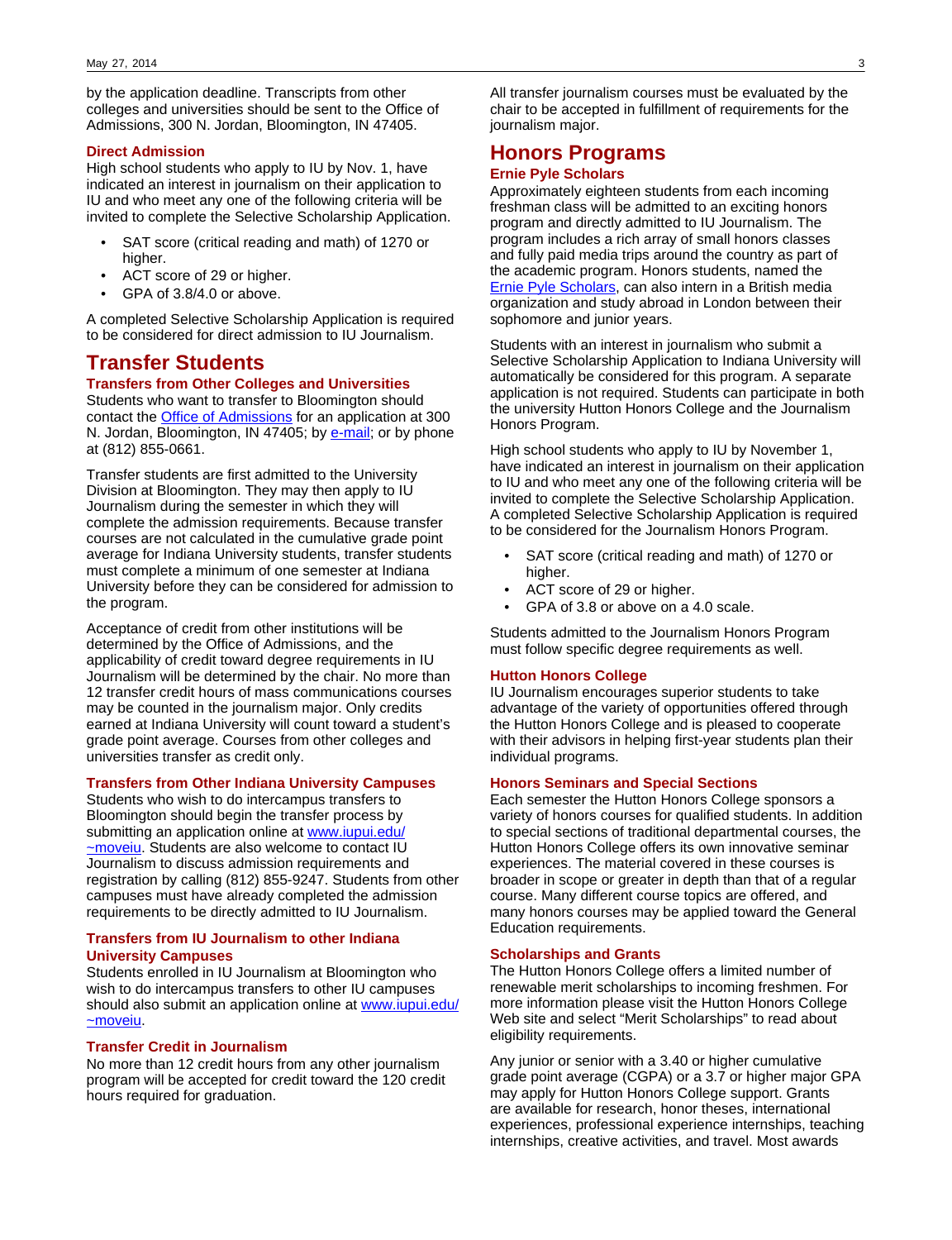are for a maximum of \$1,200 during the academic year and \$3,000 in the summer. In addition, any undergraduate student going abroad with a 3.40 CGPA or a 3.7 or higher major GPA is eligible to apply for the Edward L. Hutton International Experiences Program Grant for up to \$2,500. All awards are competitive. For more information please visit the [Hutton Honors College Web site](http://www.indiana.edu/~iubhonor/) and select "Funding Options."

# **Programs**

- Bachelor of Arts in Journalism Degree
- Certificate in Journalism
- Ernie Pyle Scholars
- Media Scholars
- Awards & Scholarships

# **Bachelor of Arts in Journalism Degree**

## **Degree Requirements**

- Journalism Major
- Second Concentration
- **Foundations**
- (English Composition, Mathematical Modeling) **Statistics**
- Breadth of Inquiry (Arts & Humanities, Social & Historical Studies, Natural & Mathematical Sciences)
- World Languages and Cultures (Foreign Language, Culture Studies)

## **Credit Hour and Grade Point Requirements**

• Credit Hour and Grade Point Requirements

### **Journalism Major Requirements**

Students must complete a minimum of 39 credit hours of journalism courses with a grade of C– or higher in each course (with the exception of the journalism course used for admission to the BAJ—J 110, J 200 or J 210—in which a grade of C or higher is required) from the following categories:

1. Core courses, 16 credit hours:

- J 110 Foundations of Journalism and Mass Communication
- J 155 Research Techniques for Journalists (1 credit hour)
- J 200 Reporting, Writing, and Editing I
- J 210 Visual Communication
- J 300 Communications Law
- J 410 The Media as Social Institutions
- 2. One advanced writing course, 3 credit hours:
	- J 303 Online Journalism
	- J 315 Feature Writing
	- J 341 Newspaper Reporting
	- J 342 Magazine Reporting
	- J 343 Broadcast News
	- J 349 Public Relations Writing
	- J 455 News Analysis and Opinion Writing
	- (Also approved topics of JOUR-J 360, J 418 and J 460)
- 3. Two additional courses from the approved list of
- advanced skills courses, 6 credit hours:
	- J 303 Online Journalism
	- J 315 Feature Writing
	- J 341 Newspaper Reporting
	- J 342 Magazine Reporting
	- J 343 Broadcast News
	- J 344 Photojournalism Reporting
	- J 349 Public Relations Writing
	- J 351 Newspaper Editing
	- J 352 Magazine Editing
	- J 353 Advanced Broadcast News
	- J 354 Photojournalism Editing
	- J 362 Journalism Multimedia Storytelling
	- J 385 Television News
	- J 401 Depth Reporting and Editing
	- J 420 Advertising as Communication
	- J 429 Public Relations Campaigns
	- J 444 Advanced Photojournalism
	- J 455 News Analysis and Opinion Writing
	- J 463 Graphic Design I
	- J 464 Infographics
	- J 465 Graphic Design II
	- J 481 Creating an Indiana Magazine
	- J 488 Agency Practicum--Agency 7
	- (Also approved topics of JOUR-J 360, J 418 and J 460)

4. One course from the approved list of research courses,

3 credit hours:

- J 407 Newsgathering and the Law
- J 409 Media Management
- J 423 Public Opinion
- J 428 Public Relations Management
- J 438 Problems in Advertising
- J 448 Global Journalism: Issues and Research
- J 450 History of Journalism
- J 462 History of 20th Century Photography
- J 470 Broadcast Media Analysis
- (Also approved topics of JOUR-J 360, J 418 and J 460)

4. Journalism electives, 11 credit hours:

Courses may be selected from any other journalism courses open to undergraduates except JOUR-C courses. Students can include other advanced skills and research courses in addition to the courses taken to satisfy the preceding advanced skills and research course requirements.

Students have the option of taking additional journalism courses, but no more than 48 credit hours of journalism courses may be counted in the total 120 credit hours required for the degree.

The grade point average in all journalism courses must be at least a 2.0.

Students also have the option to earn a Specialization Area notation on their transcript. These Specialization Areas allow students to focus their major courses around particular themes--and have those themes noted on their transcripts.

IU Journalism offers the following Specialization Areas: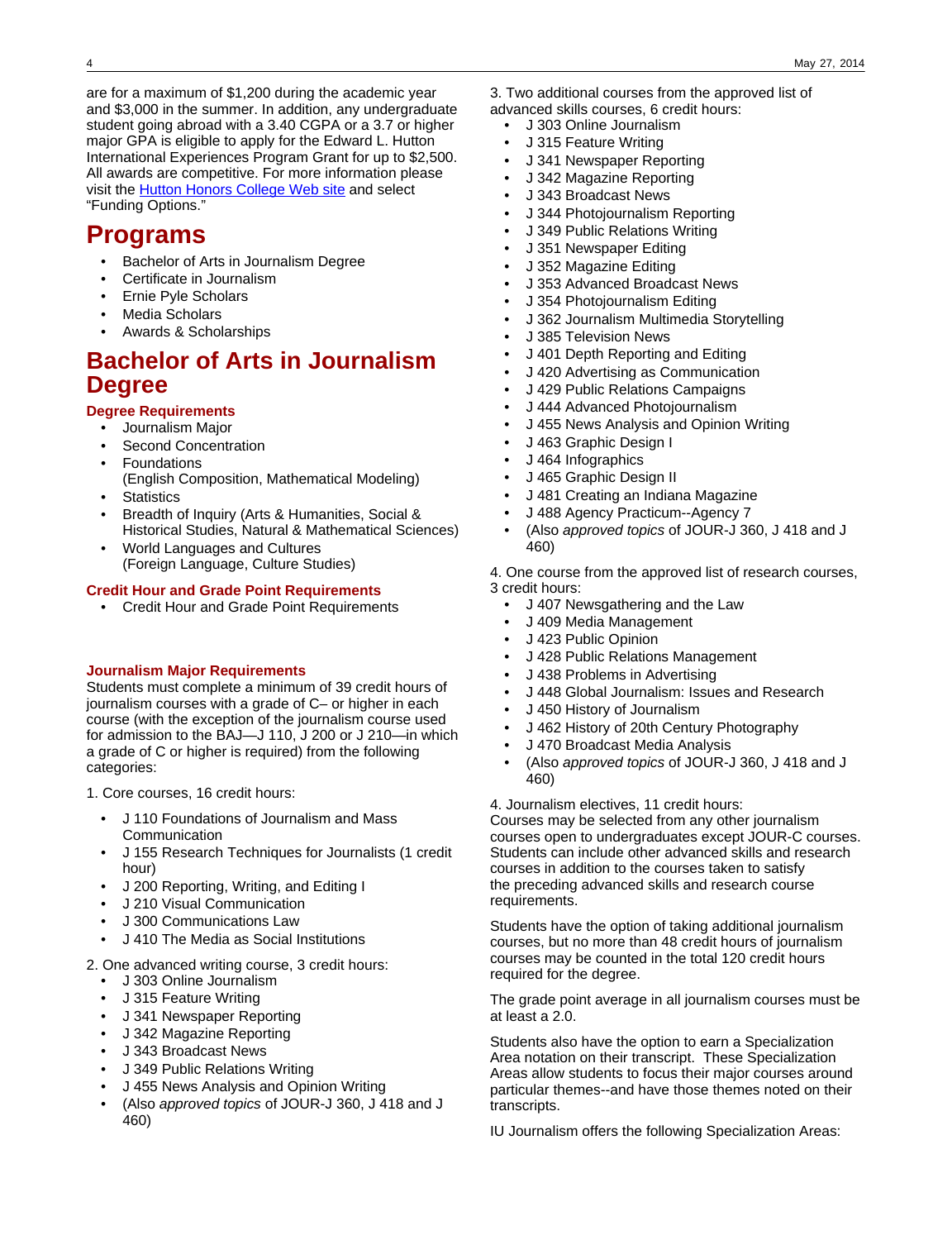- Global Journalism
- Digital and Interactive-Media Journalism
- Public Relations and Advertising
- Photojournalism
- Journalism Design and Graphics
- Science and Environmental Journalism
- Political Journalism
- Broadcast Journalism
- News Reporting and Writing
- Enterprise Journalism
- Sports Journalism

Three courses from one of the above areas is required to earn a Specialization Area notation on a student's transcript. A grade of C- or higher is required in each course. The [course lists](http://journalism.indiana.edu/undergraduate/specialization-areas/) for the individual areas are available in the Journalism main office and on the Journalism website. To apply, students must complete the individual specialization form and submit it to the Journalism Recorder prior to registering for graduation.

 If the last course for the specialization is taken during a student's final semester, the specialization form may be submitted upon enrollment in the course. For proper advising, students should develop a plan early and discuss it with a Journalism advisor.

Students may earn up to two Specialization Areas, but only one course will be allowed to count in both. Please note that none of the core journalism courses (J 110, J 155, J 200, J 210, J 300 and J 410) may count for a specialization.

### **The Second Concentration**

Students must complete a second concentration of at least 24 credit hours in an academic discipline outside of journalism and telecommunications. Students must earn a C- or higher in each course and a grade point average of at least 2.0 in all courses taken for the second concentration (exceptions: see Business and Informatics below). No internship credit from any other academic unit may be used to satisfy the second concentration and no mass communication courses can be used in the second concentration, either. See Mass Communications Courses list.

With written approval from the department, students may choose to complete an Outside Area (the equivalent to a second major) in any of the departments of the College of Arts and Sciences offering the B.A. degree. This option is not a second degree from the College of Arts and Sciences.

Students can complete any of the certificates included in the College of Arts and Sciences Bulletin for the second concentration requirement. Students must complete a minimum of 24 credit hours of courses approved for the certificate. IU Journalism requires that students pursuing this option meet with an advisor of the department offering the certificate, obtain the advisor's signature on a planned program, and submit a copy of the program to the IU Journalism advisor.

With the approval of the chair, students have the option to complete a split-second concentration, incorporating two or more departments. Students must propose selected courses in consultation with a full-time journalism faculty member and complete a written explanation of the

educational value or goal of their choice. The selection of courses and the rationale should show evidence of a coherent body of knowledge. The faculty member must sign the application and submit it to the chair for final approval.

## **Following are additional conditions for the second concentration in specific areas**

### **Business**

Students must earn a C- or higher in all BUS courses with the exception of K 201, in which a grade of C or higher is required. All 300-level BUS courses must be taken on the IU Bloomington campus with the exception of Z 302, which may be taken at IUPUI, and none of the BUS courses used for the business concentration may be taken in a self-paced, independent study format. Students may complete one of the following options, each of which will earn them a minor as well:

### **1. Financial Literacy (24 cr.)**

Complete ECON-E 201 Introduction to Microeconomics (3 cr.)

Complete these five business courses (15 cr.):

- A 200 Foundations of Accounting (BUS-A 201 or A 202 may be substituted for A 200)
- K 201 The Computer in Business
- F 260 Personal Finance
- F 262 Financial Markets
- F 300 Introduction to Financial Management (p. BUS-A 200, A 201 or A 202)

Complete two of the following business courses (6 cr.)

- L 201 Legal Environment of Business
- M 300 Introduction to Marketing (p. BUS-A 200, A 201 or A 202)
- P 300 Introduction to Operations Management (p. BUS-A 200, A 201 or A 202)
- G 300 Introduction to Management Economics
- R 300 Principles of Real Estate
- Z 302 Managing and Behavior in Organizations or J 306 Strategic Management and Leadership (p. junior standing)

## **2. Business (24 cr.)**

Complete ECON-E 201 Introduction to Microeconomics (3 cr.)

Complete these business courses (9 cr.):

- A 200 Foundations of Accounting (BUS-A 201 or A 202 may be substituted for A 200)
- K 201 The Computer in Business
- L 201 Legal Environments of Business

Complete four of the following business courses (12 cr.)

- F 300 Introduction to Financial Management (p. BUS-A 200, A 201 or A 202)
- G 300 Introduction to Management Economics
- M 300 Introduction to Marketing (p. BUS-A 200, A 201 or A 202)
- P 300 Introduction to Operations Management (p. BUS-A 200, A 201 or A 202)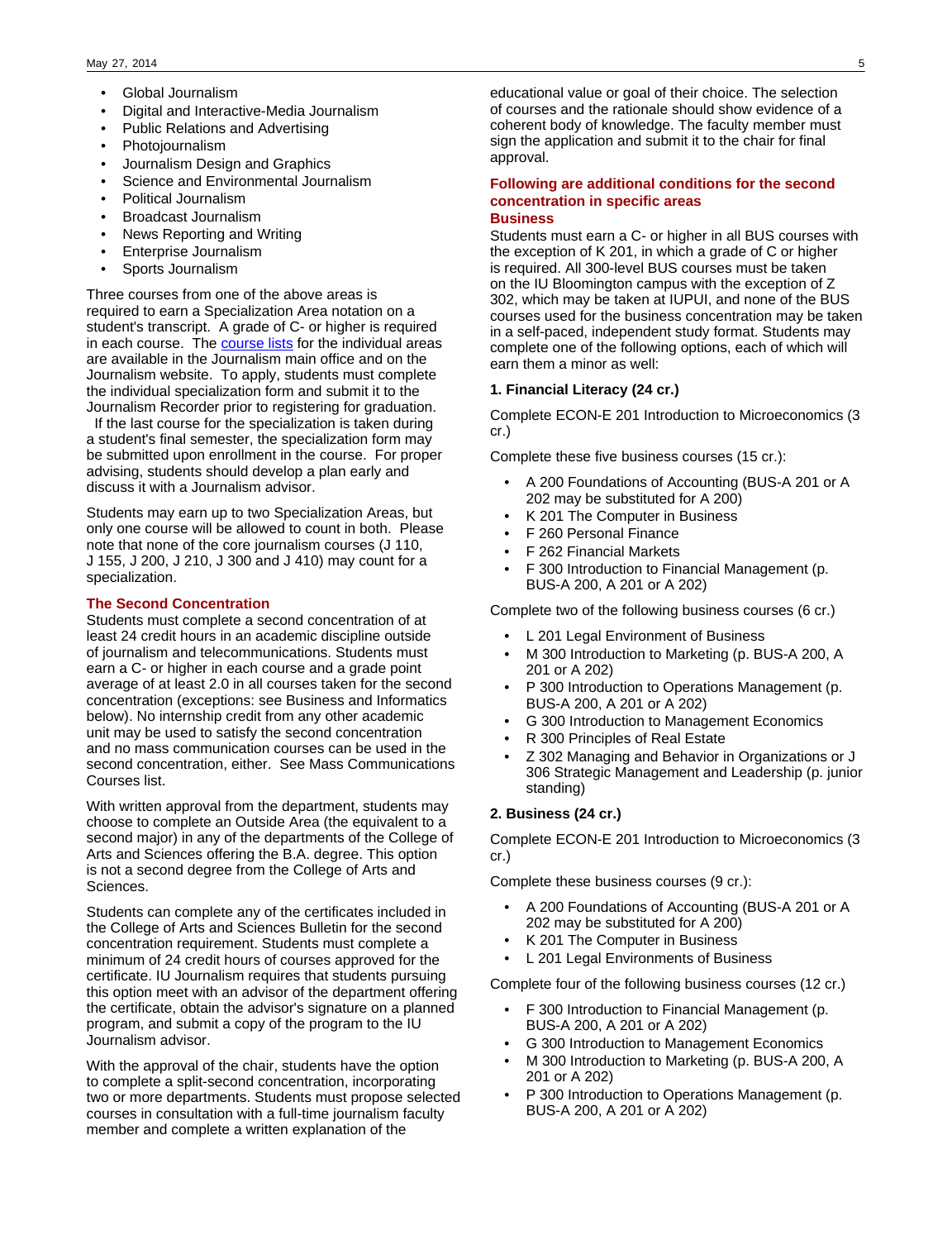- 6 May 27, 2014
- Z 302 Managing and Behavior in Organizations or J 306 Strategic Management and Leadership (p. junior standing)

### **3. Entrepreneurship and Small Business Management (24 cr.)**

Complete ECON-E 201 Introduction to Microeconomics (3 cr.)

Complete these six business courses (18 cr.):

- A 200 Foundations of Accounting (BUS-A 201 or A 202 may be substituted for A 200)
- K 201 The Computer in Business
- L 201 Legal Environments of Business or BUS-L 311 Law for Entrepreneurs
- W 212 Exploring Entrepreneurship
- M 300 Introduction to Marketing (p. BUS-A 200, A 201 or A 202)
- W 300 Small Business Management (p. BUS-A 200, A 201 or A 202)

Complete one of the following business courses (3 cr.):

- F 300 Introduction to Financial Management (p. BUS-A 200, A 201 or A 202)
- G 300 Introduction to Managerial Economics
- P 300 Introduction to Operations Management (p. BUS-A 200, A 201 or A 202)
- Z 302 Managing and Behavior in Organizations (p. junior standing)
- J 306 Strategic Management and Leadership (p. junior standing)

## **4. Marketing (24 cr.)**

Complete ECON-E 201 Introduction to Microeconomics (3 cr.)

Complete these five business courses (15 cr.):

- A 200 Foundations of Accounting (BUS-A 201 or A 202 may be substituted for A 200)
- K 201 The Computer in Business
- L 201 Legal Environments of Business
- M 300 Introduction to Marketing (p. BUS-A 200, A 201 or A 202)
- M 311 Introduction to Marketing Communication or M 312 Retail Marketing Management (p. BUS-M 300)

Complete two of the following business courses (6 cr.):

- M 311 Introduction to Marketing Communication or M 312 Retail Marketing Management (whichever was not used above) (p. BUS-M 300)
- F 300 Introduction to Financial Management (p. BUS-A 200, A 201 or A 202)
- G 300 Introduction to Managerial Economics
- P 300 Introduction to Operations Management (p. BUS-A 200, A 201 or A 202)
- Z 302 Managing and Behavior in Organizations or J 306 Strategic Management and Leadership (p. junior standing)

### **Communication and Culture (CMCL)**

The following courses are considered mass communications courses by IU Journalism and may not be included in a second concentration:

- C 201 Race and the Media
- C 202 Media in the Global Context
- C 204 Topics in Media, Culture, and Society
- C 337 New Media
- C 392 Media Genres
- C 411 Media Industries and Cultural Production
- C 412 Race, Gender, and Representation
- C 420 Topics in Media History

Any other communication and culture courses may be used for a second concentration.

### **Education—Secondary Teacher Certification**

Courses are limited to those required for high school teacher certification. IU Journalism cooperates with the School of Education in preparing students to teach journalism in high school. Interested students should see Teresa White, High School Journalism Institute, Ernie Pyle Hall 215-A, Bloomington, (812) 855-9822.

### **Fine Arts**

A minimum of 12 credit hours of art history or appreciation are required. FINA-A 443 History of 20th Century Photography will not count in the concentration.

### **General Science**

Selection of courses and departments must show evidence of guided study in one subject. Premedical and predental course work is allowed, as designated by the Health Professions and Prelaw Information Center.

### **Informatics**

Students must complete the Certificate in Informatics, which is 27 credit hours. A minimum grade of C in all courses taken for the certificate is required. No journalism or telecommunications courses may be used to fulfill the certificate requirements.

### **Languages**

No 100-level courses are allowed unless the particular department allows the 100-level course to apply toward a major in that language.

### **Music**

At least 14 credit hours of K, M, T, or Z courses (excluding Z 110) are required. Applied music courses must be in private instruction in one instrument. No ensemble work may apply.

### **Public Health (SPH)**

Students must complete one of four SPH minors:

- Kinesiology Minor (plus additional SPH courses from the minor list to total 24 credit hours),
- Minor in Tourism, Hospitality, and Event Management (plus additional SPH courses from the minor list or the Tourism, Hospitality, and Event Management major list to total 24 credit hours)
- Sports Marketing and Management Minor (plus additional SPH courses from the minor list or the Sport Marketing and Management major list to total 24 credit hours)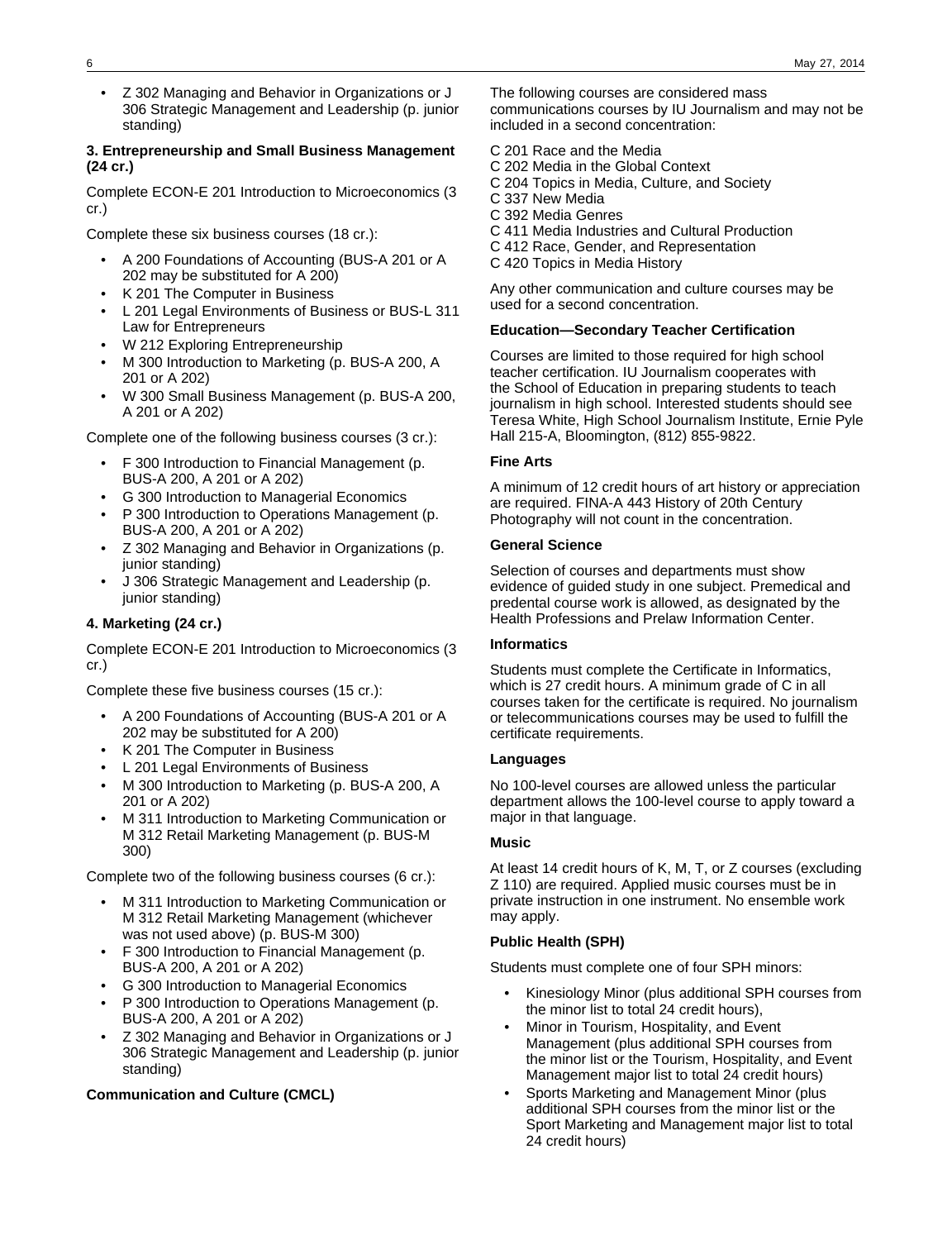• Event Planning Minor (plus additional SPH courses from the minor list or the Tourism, Hospitality, and Event Management major list to total 24 credit hours)

### **Public and Environmental Affairs (SPEA)**

Students can complete any of the SPEA minors or certificates offered at Bloomington and additional SPEA courses to total 24 credit hours.

### **Theater**

No more than 12 credits of THTR-D courses are allowed.

### **Foundations**

### **English Composition**

Students may fulfill this requirement in any one of the following ways:

1. Exemption without credit. One of the following scores required: SAT Critical Reading 670 or above; ACT English 32 or above; or Advanced Placement English 4 or 5.

2. Exemption with credit. Scores required: SAT Writing Test 660 or above and one of the following: SAT Critical Reading 670 or above, ACT English 32 or above, or Advanced Placement English 4 or 5. Students must also apply to the Department of English, Ballantine Hall 442, Bloomington, IN 47405.

3. Completion of any of the following courses with a grade of C or higher. (Please note that this grade is higher than what is required for the campus-wide General Education English Composition requirement. By fulfilling IU Journalism's requirement you will also fulfill the GenEd English Composition requirement.):

- CMLT-C 110 Writing the World (3 cr.)
- ENG-W 131 Elementary Composition (3 cr.)
- ENG-W 170 Introduction to Argumentative Writing: Projects in Reading and Writing (3 cr.--this topic only)

Courses used for English composition may not be used to fulfill any other requirement.

### **Mathematical Modeling**

Students must successfully complete, with a grade of Cor better, one of the following courses (or the MATH-D 116/D 117 sequence\*). (Please note that this grade is higher than what is required for the campus-wide General Education Mathematical Modeling requirement. By fulfilling IU Journalism's requirement you will also fulfill the GenEd Mathematical Modeling requirement.):

- MATH-D 116 and D 117 Introduction to Finite Mathematics I and II (2 cr. + 2 cr.)\*
- MATH-J 113 Introduction to Calculus with Applications (3 cr.)
- MATH-M 118 Finite Mathematics (3 cr.)
- MATH-V 118 Finite Mathematics with Applications: Finite Mathematics for the Social and Biological Sciences (3 cr.)
- MATH-V 118 Finite Mathematics with Applications: Finite and Consumer Mathematics (3 cr.)
- MATH-V 118 Finite Mathematics with Applications: Finite Math in Action (3 cr.)
- MATH-S 118 Honors Finite Mathematics (3 cr.)
- MATH-M 119 Brief Survey of Calculus I (3 cr.)
- MATH-M 211 Calculus I (4 cr.)
- MATH-M 213 Accelerated Calculus (4 cr.)

\* NOTE: MATH-D 116/D 117 is a two-course sequence. A grade of C- or better is required in both courses.

MATH-M 118, V 118, or D 116 and D 117 are recommended for students who want to prepare for the required statistics course.

Students who have scored below 400 on the SAT mathematics section or below 20 on the ACT mathematics section are advised to enroll in MATH-M 014 before fulfilling the mathematics requirement.

## **Breadth of Inquiry Requirements Breadth of Inquiry Requirements (9 courses)**

The Breadth of Inquiry requirement consists of three areas of study:

- Arts and Humanities (A&H)
- Social and Historical Studies (S&H)
- Natural and Mathematical Sciences (N&M)

Approved courses that will fulfill the Breadth of Inquiry requirement (as well as the Culture Studies requirement) can be found by using the [College of Arts and Sciences](http://college.indiana.edu/bulletin-courses/) [Course Designations search tool](http://college.indiana.edu/bulletin-courses/). Courses from the campus-wide [General Education Breadth of Inquiry](http://gened.iub.edu/courses/genedcourses.html) [course lists](http://gened.iub.edu/courses/genedcourses.html) may also fulfill the requirement.

Note: The College of Arts and Sciences Course Designations search tool was designed for College of Arts and Sciences students rather than Journalism students so it may include search functions for requirements exclusive to the College of Arts and Sciences degrees in addition to the requirements for which Journalism students have been directed to the site. Journalism students only need to fulfill the requirements listed here in the IU Journalism bulletin.

Students should note the examples below before using the College search tool:

### **Example 1: Course level approval**

• AAAD-A 112 Black Music of Two Worlds **A&H GCC**

All versions of AAAD-A 112 are approved for A&H and GCC\*.

### **Example 2: Topic level approval**

• ANTH-E 300 Culture Areas and Ethnic Groups Islam in and out of Africa **S&H GCC** (for this topic only)

Only the topic "Islam in and out of Africa" is approved for S&H and GCC\*. Other topics of ANTH-E 300 are not approved for these designations.

(\*GCC is the abbreviation for Global Civilizations and Cultures, which is one of the designations within the World Languages and Cultures Culture Studies requirement.)

Students are advised to read carefully course descriptions in the College of Arts and Sciences Bulletin or other appropriate bulletins for prerequisites and conditions concerning awarding of credit. Breadth of Inquiry courses may be cross-listed to Culture Studies and Second Concentrations when they are included on these requirements' approved lists.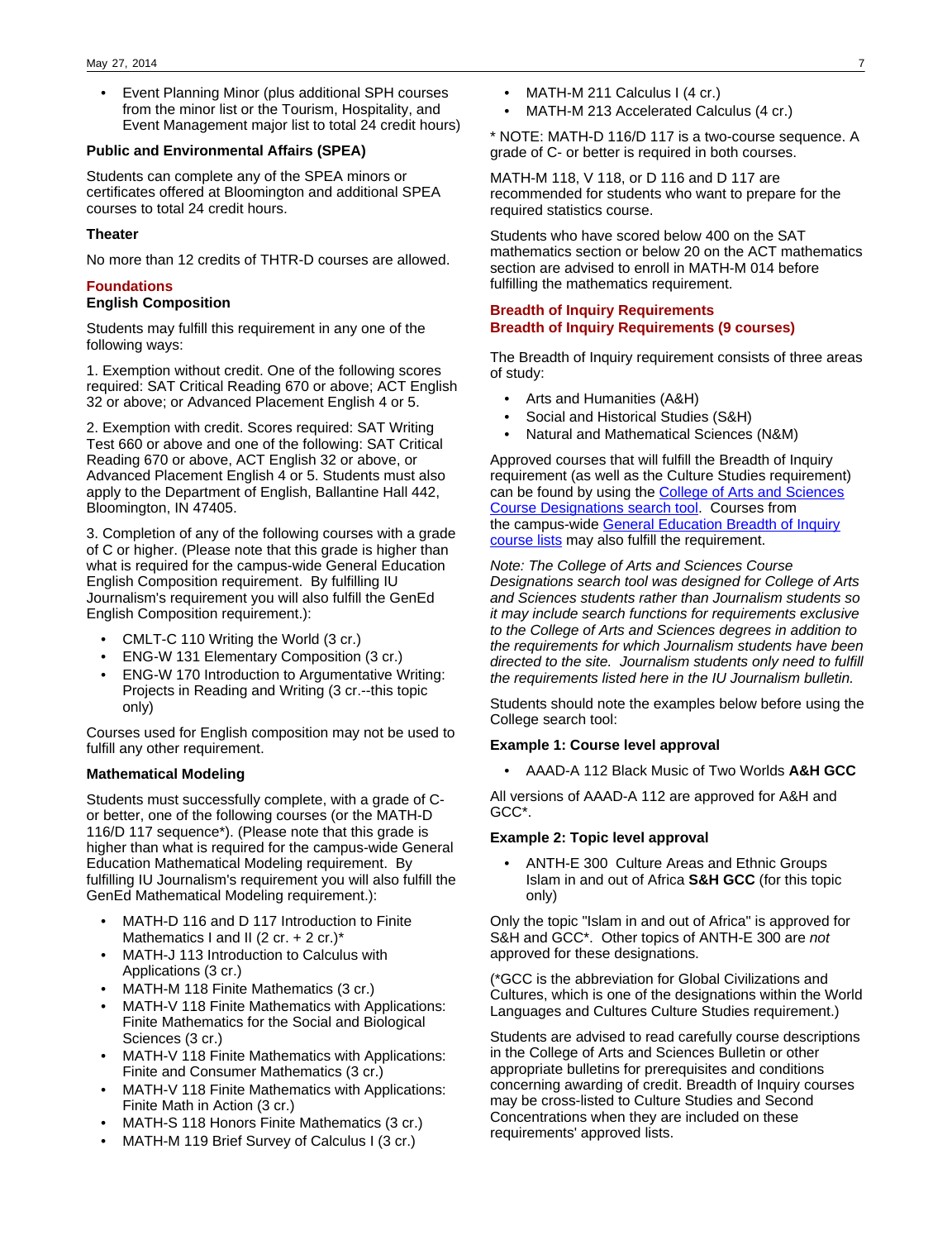To ensure a rich and varied general education, IU Journalism requires students to complete the Breadth of Inquiry requirements as follows:

### **Arts and Humanities (A&H) (three courses)**

Courses in this area examine the complexity of human experience, interrogate the range of human thought and emotion, interpret varieties of aesthetic expression, and grapple with moral issues. Such courses analyze written texts and works in literature, the visual arts, music, and the other performing arts, as well as philosophical and religious thought, and intellectual and cultural traditions from both contemporary and historical perspectives. They also develop the abilities to think rationally and to construct and assess opinions, ideas, and arguments. The approach may be comparative, historical, or analytical, but the emphasis is on developing students' interpretive and critical skills.

Courses approved for Arts and Humanities Breadth of Inquiry credit explore and analyze the artifacts of human expression and/or put their knowledge into practice through producing work in (a) literary form, (b) the visual arts (painting, sculpture, textiles, etc.), (c) musical composition and performance, or (d) dramatic performance (live theater, video and film, dance, etc.). These courses should include some written component, whether an analytical paper, a research paper, or a response to an aesthetic experience.

• Complete three courses from the CASE Arts and Humanities list (use the [College of Arts and](http://college.indiana.edu/bulletin-courses/) **[Sciences Course Designation search tool](http://college.indiana.edu/bulletin-courses/) to access** a list of approved courses) and/or the campus-wide [General Education Arts and Humanities list](http://gened.iub.edu/courses/genedcourses.html). (Recommended: one literature or fine arts history or appreciation course.)

(Please note that by taking two of the three A&H courses from the campus-wide GenEd list, students will fulfill the GenEd A&H requirement, as well as part of the B.A.J. A&H requirement.)

## **Social and Historical Studies (S&H) (three courses)**

Courses in this area analyze social institutions, the behavior of individuals in social contexts and historical settings, and changes in social conditions over time. Such courses study the political, economic, and cultural institutions of society, from individuals in social interactions to the international system of nation-states and transnational organizations and actors as well as changes in the human condition over time, including the inception, development, and transformation of institutions and civilizations, ideas, genres, or forms of representation.

Courses approved for the Social and Historical Breadth of Inquiry credit help students gain knowledge of human cultures and the impact of historical events by (a) understanding and using appropriate theoretical underpinnings and methodologies, (b) developing their critical analytical skills, (c) increasing social awareness and the ability to reason ethically, and (d) developing an appreciation for diversity and inclusiveness. These courses should include some written component, whether an essay, an analytical paper or a research paper that address social, historical and/or cultural aspects of human cultures and events.

• Complete three courses from the CASE Social and Historical Studies list (use the **College of Arts and [Sciences Course Designation search tool](http://college.indiana.edu/bulletin-courses/) to access** a list of approved courses) and/or the campus-wide [General Education Social and Historical Studies list](http://gened.iub.edu/courses/genedcourses.html). JOUR-J 462 History of 20th Century Photography counts as an S&H, too. (Recommended: one U.S. History course, one American Political Science course and one Economics course.)

(Please note that by taking two of the three S&H courses from the campus-wide GenEd list, students will fulfill the GenEd S&H requirement, as well as part of the B.A.J. S&H requirement.)

### **Natural and Mathematical Sciences (N&M) (three courses)**

Courses in this area provide an understanding of physical and biological phenomena, introduce students to systematic investigation of those phenomena, show the value of scientific inquiry and hypothesis testing, review the state of the science related to scientific theories and natural laws and the evidence for them, and establish the role and approaches of mathematics. Courses cover the natural sciences, introducing and emphasizing basic principles of the chemical, physical, and life sciences, and expand students' understanding of the physical world and scientific inquiry about it, as well as analytical reasoning and mathematics. Courses may focus on forms of reasoning or the nature and processes of cognition and computation.

• Complete three courses from the CASE Natural and Mathematical Sciences list (use the [College](http://college.indiana.edu/bulletin-courses/) [of Arts and Sciences Course Designation search](http://college.indiana.edu/bulletin-courses/) [tool](http://college.indiana.edu/bulletin-courses/) to access a list of approved courses) and/or the campus-wide [General Education Natural and](http://gened.iub.edu/courses/genedcourses.html) Mathematical Sciences list</u>. Students are advised to read all course descriptions in the College of Arts and Sciences Bulletin regarding awarding of credit.

(Please note that by taking two of the three N&M courses from the campus-wide GenEd list, students will fulfill the GenEd N&M requirement, as well as part of the B.A.J. N&M requirement.)

### **World Languages and Cultures Foreign Language**

Students pursuing the B.A.J. degree must establish proficiency in a single foreign language through the second semester of the second year of college-level course work. Students are encouraged to include foreign language study in their first semester at Indiana University Bloomington (IUB).

Completion of the foreign language requirement can be demonstrated in four ways:

- 1. Completion of the final course in the sequence.
- 2. Testing out of the requirement by virture of appropriate performance on certain types of exams, such as Advanced Placement (AP), SAT II, and/or International Baccalaureate (IB) exams. Check with the relevant department for additional information about which type of exam is accepted.
- 3. Appropriate official documentation that the student has proficiency via formal education in a language other than English. This documentation must be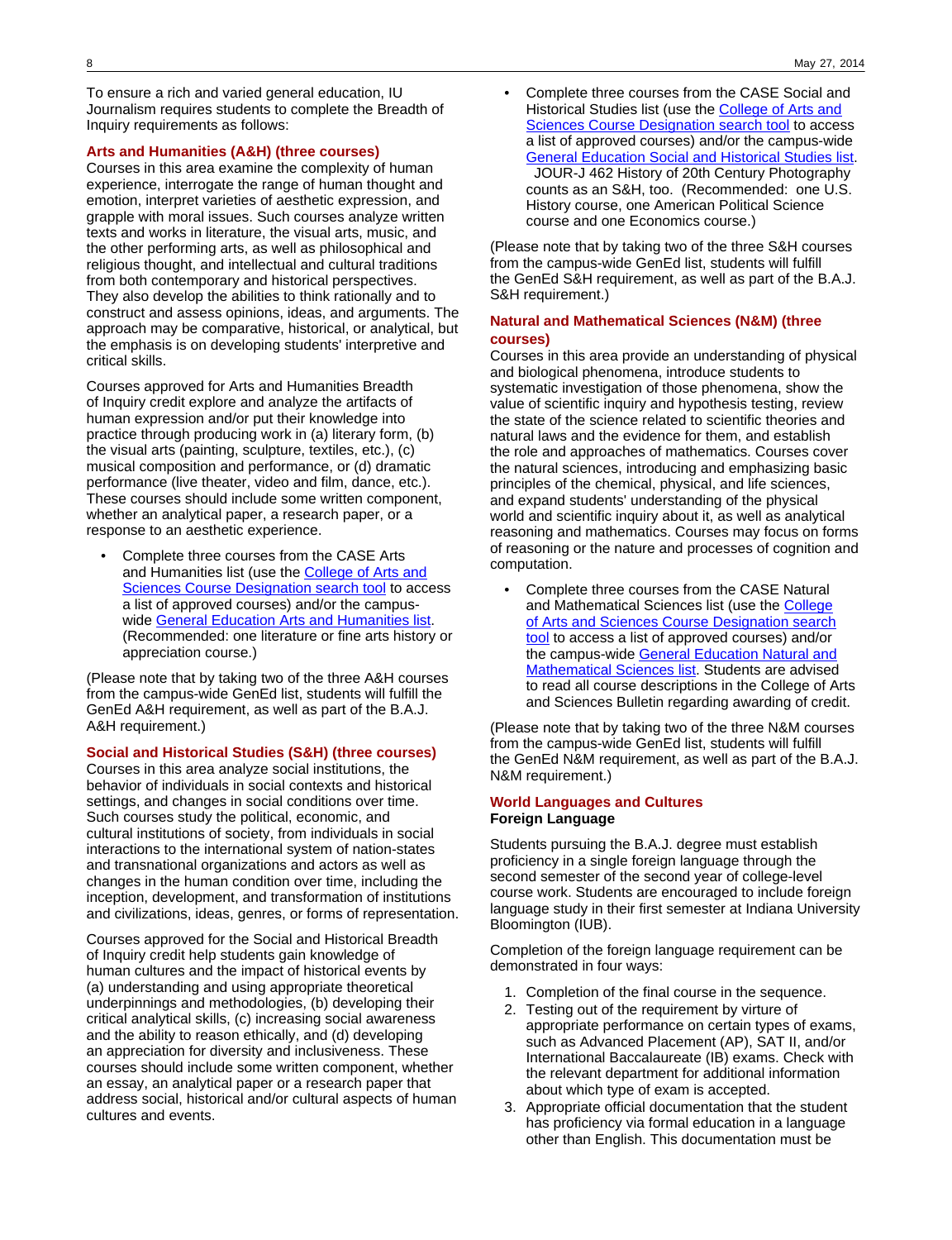from an accredited international institution which is considered appropriate by both the relevant department and the College of Arts and Sciences. Such documentation generally indicates satisfactory completion of a secondary education in a language other than English--i.e., a transcript.

4. Satisfactory completion of a proctored proficiency exam administered by the relevant department (NOT the placement exam), if such an exam is offered by that department.

Completion of high school foreign language courses is not accepted as completion of the requirement.

Please note that the foreign language requirement for the B.A.J. differs from the campuswide General Education curriculum's World Languages and Cultures requirement. However, by completing the B.A.J. foreign language requirement students will also complete the campuswide General Education World Languages and Cultures requirement.

### Placement

Students who matriculate to Indiana University with prior knowledge of a foreign language must take the placement test in that language before registering for their first semester's classes to identify the appropriate foreign language course to take at IU Bloomington. For the following languages, this is done online: Chinese, French, German, Hebrew, Italian, Japanese, Latin, Spanish. For all other languages, please contact the relevant department for information on their placement tests.

### **Proficiency**

The test used for placement is NOT the same exam used to establish proficiency in foreign language. A few departments offer proficiency exams to students who wish to demonstrate that they do not need any additional foreign language enrollment/study to meet the IU General Education World Languages requirement and/or IU Journalism's foreign language requirement. Proficiency exams are not tied to special credit. Domestic students interested in establishing proficiency should contact the department offering the relevant language. International students who wish to use their native language (if their native language is not English) to establish foreign language proficiency should complete the **Application** [for Establishment of Foreign Language Proficiency for](http://college.indiana.edu/recorder/forms/ForeignLanguageProficiencyForm.pdf) [Non-Native Speakers of English.](http://college.indiana.edu/recorder/forms/ForeignLanguageProficiencyForm.pdf) Students interested in this option should complete the process as early in their undergraduate careers as possible.

### Special Credit Policy

Degree-seeking students can earn a maximum of two semesters of special credit for foreign language and this special credit is limited to two semesters of second-year study (the third and fourth semesters). The number of credits varies according to the language. To earn special credit, students must take the placement test offered by the appropriate department at IUB, complete a validating course on the IUB campus at the level into which the student placed (or higher) with a grade of C or higher, and apply for the special credit to be posted retroactively. If a student earns a grade of C- or below in the validating course, s/he will not earn special credit.

- If a student drops the validating language course, s/he can re-enroll and be eligible for special credit provided that s/he earns a grade of C or higher in the course. Grades (A, B, C, etc.) are not given for special credit. Students with native language fluency (i.e., students who learned the target foreign language in ways other than formal schooling/ instruction) are not eligible to earn special credit in that language.
- Students can earn special credit in more than one language as long as they meet the other requirements listed above and below to earn special credit.
- Students who have taken the AP, SAT II, or the IB exam must check with the respective language department to find out departmental policy regarding which exam has precedence in terms of placement in language classes. Policies regarding AP, SAT II, and IB credit are unrelated to those for IU special credit, so AP, SAT II, and IB credit remain unaffected by the College's special credit policy.

Special credit can be awarded for all third- and fourthsemester foreign language courses. The validating foreign language course:

- Must be taught at IUB;
- Can only be a fourth-semester language course or higher;
- Must be the student's first course in that language at IUB;
- May only be completed once in an effort to earn special credit; and
- Must be completed with a grade of C or higher.

For those students interested in special credit, it is in their best interests to complete their validating course as soon as they begin their studies at IUB.

Generally 100-level foreign language courses may not be used to fulfill any other B.A.J. requirements. However, foreign language courses at the 100-level from departments that allow 100-level courses to fulfill major requirements, may be applied to other appropriate B.A.J. requirements.

### **Culture Studies**

The purpose of the Culture Studies curriculum is to introduce students to cultural systems, to allow students to define what is commonly meant by the term "culture," and to examine critically specific examples of culture. The curriculum also provides students with the opportunity to explore the relationship between cultural artifacts and the community that produced them and/or draw comparisons between different cultures. This exposure can lead students to understand the facts, possibilities, and limitations of their own cultural conditioning.

The Culture Studies requirement is divided into two areas of study:

• Global Civilizations and Cultures (GCC)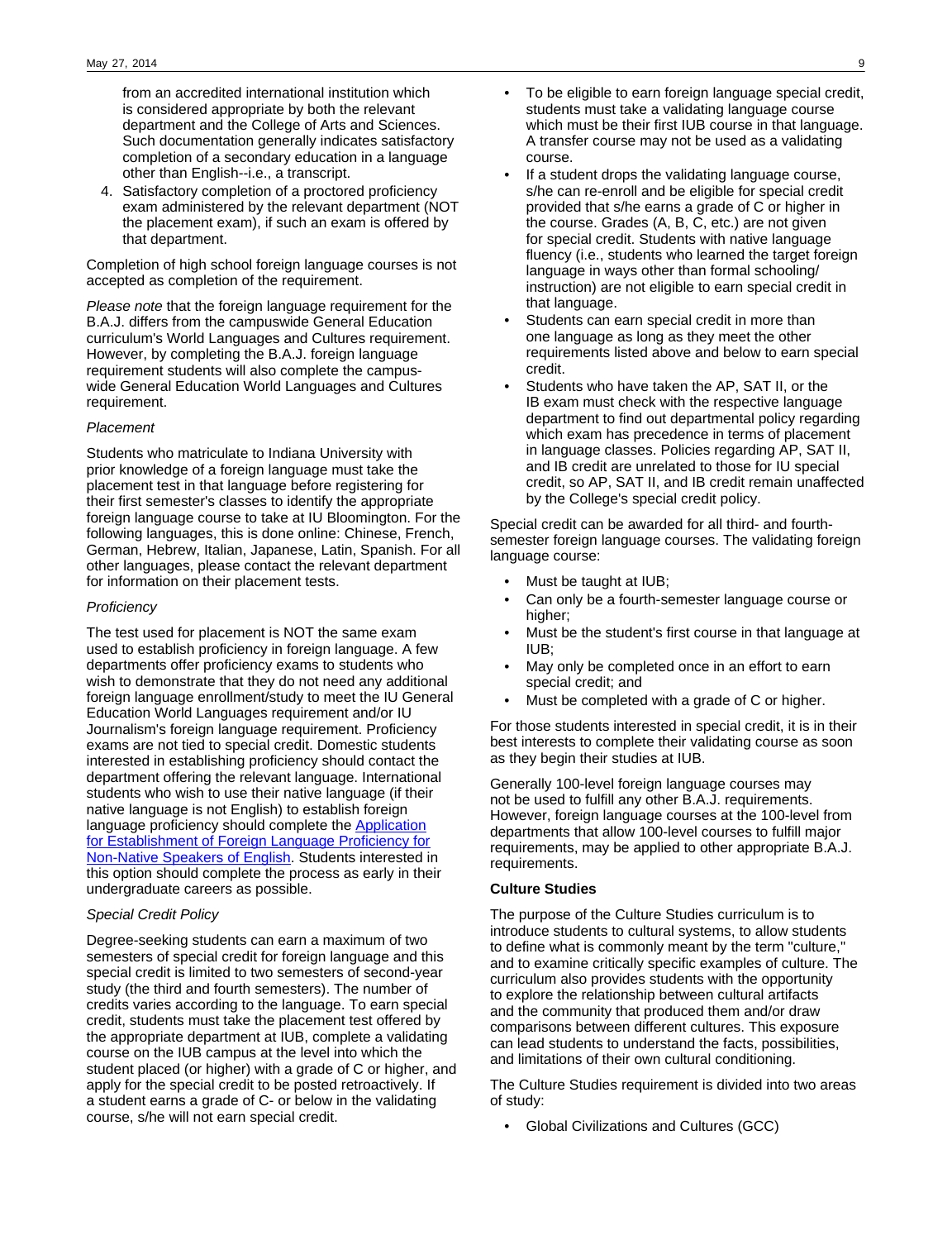• Diversity in the U.S. (DUS)

Students must complete two GCC courses and one DUS course to fulfill the requirement. Approved courses can be found by using the **College of Arts and Sciences Course** [Designations search tool.](http://college.indiana.edu/bulletin-courses/) A couple Journalism courses are also Culture Studies options:

- JOUR-J 418 Field Experiences in Journalism (only this topic: International Reporting) counts as GCC.
- JOUR-J 375 Race, Gender and the Media counts as DUS.

Note: The College of Arts and Sciences Course Designations search tool was designed for College of Arts and Sciences students rather than Journalism students so it may include search functions for requirements exclusive to the College of Arts and Sciences degrees in addition to the requirements for which Journalism students have been directed to the site. Journalism students only need to fulfill the requirements listed here in the IU Journalism bulletin.

Students should note the examples below before using the College search tool:

### **Example 1: Course level approval**

• AAAD-A 112 Black Music of Two Worlds **A&H GCC**

All versions of AAAD-A 112 are approved for A&H\* and GCC.

## **Example 2: Topic level approval**

• ANTH-E 300 Culture Areas and Ethnic Groups Islam in and out of Africa **S&H GCC** (for this topic only)

Only the topic "Islam in and out of Africa" is approved for S&H\* and GCC. Other topics of ANTH-E 300 are not approved for these designations.

(\*A&H is the abbreviation for Arts and Humanities and S&H is the abbreviation for Social and Historical Studies, which are two of the designations within the Breadth of Inquiry requirement.)

Please note that some of the courses on the campus-wide General Education World Cultures course list are on the GCC and DUS course lists, but not all of them.

Students who successfully complete an academic semester abroad in a program sponsored by the Indiana University Office of Overseas Study will partially satisfy the culture studies requirement of one course from the Global Civilizations and Cultures list. Similarly, students who successfully complete an academic year abroad in a program sponsored by the Indiana University Office of Overseas Study will partially satisfy the culture studies requirement of two courses from the Global Civilizations and Cultures list. Students participating in academic programs sponsored by other universities may petition for a similar exception, providing materials from courses taken and evidence of the general cultural emphasis of the program.

### **Statistics**

Students must complete one statistics course selected from:

- CJUS-K 300
- **ECON-E 370**
- MATH-K 310
- PSY-K 300
- PSY-K 310
- SOC-S 371
- STAT-S 211 (recommended)
- STAT-S 300
- STAT-K 310
- **SPEA-K 300**

# **Degree Requirements**

# **Credit Hour and Grade Point Requirements**

1. 120 credit hours are required for graduation, including the following minimums:

- At least 39 but no more than 48 credit hours of journalism
- At least 72 credit hours that are not journalism
- At least 24 credit hours in a second concentration selected from one academic discipline outside of journalism or other mass communication courses (see the mass communications course list)
- At least 36 credit hours at the 300- and 400-level
- At least 10 credit hours of journalism from the Bloomington campus
- At least 26 credit hours of course work during the senior year from the Bloomington campus

### 2. Credit hour limits

- No more than 48 credit hours of journalism
- No more than 12 transfer credit hours of journalism
- No more than 3 credit hours total of internship credit, either from JOUR-J 492 or any other academic unit
- No more than 60 transfer credit hours from a community college

### 3. Grade Point Average

- A minimum 2.0 cumulative grade point average in all course work
- A minimum 2.0 grade point average in all major course work, C- or higher in each course, with the exception of the journalism course used for admission to the BAJ (J 110, J 200 or J 210), in which a grade of C or higher is required
- A minimum 2.0 grade point average in all course work for the second concentration, C- or higher in each course
- The Extended-X policy will not be used in calculating grade point averages for internal purposes. FX or WF will be calculated as F, DX as D, etc.

# **Certificate in Journalism**

Students in good academic standing at Indiana University who are not majoring in journalism are eligible to apply to the certificate program. Students must file an application with IU Journalism, which can be found on the IU Journalism Web site.

To be considered for admission, students must have completed 26 credit hours with a minimum 2.2 cumulative grade point average (FX and WF will be calculated as F), including the following: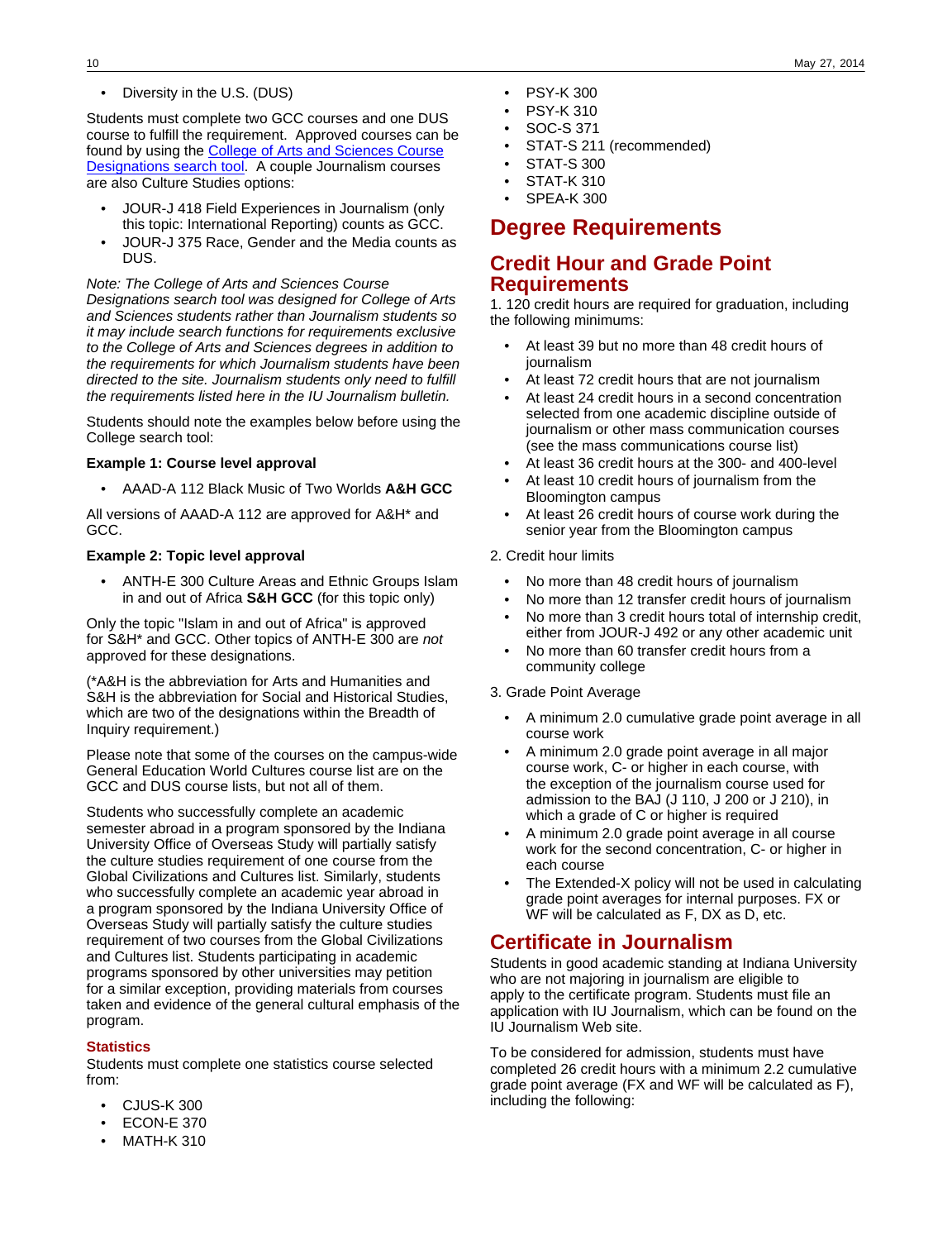1. One of these three journalism courses with a grade of C or higher

- J 110 Foundations of Journalism and Mass Communications
- J 200 Reporting, Writing, and Editing I
- J 210 Visual Communication

2. English composition with a grade of C or higher (or exemption) See Foundations

3. One mathematical modeling course with a grade of Cor higher (or exemption) See Foundations

4. One semester of a foreign language See World Language and Cultures

### **Required Courses**

A grade of C- or higher in each course (with the exception of the journalism course used for admission to the Certificate—J 110, J 200, or J 210—in which a grade of C or higher is required) and an overall GPA of 2.0 in all courses taken for the certificate are required.

1. Core courses, 16 credit hours:

- J 110 Foundations of Journalism and Mass **Communication**
- J 155 Research Techniques for Journalists (1 credit hour)
- J 200 Reporting, Writing, and Editing I
- J 210 Visual Communication
- J 300 Communications Law
- J 410 The Media as Social Institutions

2. Two courses from the approved list of advanced skills courses, 6 credit hours:

- J 303 Online Journalism
- J 315 Feature Writing
- J 341 Newspaper Reporting
- J 342 Magazine Reporting
- J 343 Broadcast News
- J 344 Photojournalism Reporting
- J 349 Public Relations Writing
- J 351 Newspaper Editing
- J 352 Magazine Editing
- J 353 Advanced Broadcast News
- J 354 Photojournalism Editing
- J 362 Journalism Multimedia Storytelling
- J 385 Television News
- J 401 Depth Reporting and Editing
- J 420 Advertising as Communication
- J 429 Public Relations Campaigns
- J 444 Advanced Photojournalism
- J 455 News Analysis and Opinion Writing
- J 463 Graphic Design I
- J 464 Infographics
- J 465 Graphic Design II
- J 481 Creating an Indiana Magazine
- J 488 Agency Practicum Agency 7
- (Also approved topics of JOUR-J 360 and J 460.)

3. One 3 credit hour elective, selected from journalism, or a College of Arts and Sciences intensive writing or statistics course.

# **Ernie Pyle Scholars**

Approximately eighteen students from each incoming freshman class will be admitted to an exciting honors program and directly admitted to IU Journalism. The program includes a rich array of small honors classes and fully paid media trips around the country as part of the academic program. Honors students, named the [Ernie Pyle Scholars,](http://journalism.indiana.edu/undergraduate/undergraduate-admissions/honors-program-ernie-pyle-scholars/) can also intern in a British media organization while studying abroad in London between their sophomore and junior years.

Students with an interest in journalism who submit a Selective Scholarship Application to Indiana University will automatically be considered for this program. A separate application is not required. Students can participate in both the university Hutton Honors College and the Journalism Honors Program.

Students admitted to the Ernie Pyle Scholars program will be required to:

- Complete a minimum of three honors courses in journalism.
- Participate in student, nonprofit, or professional media all four years.
- Participate in two journalism-sponsored events each semester.
- Attend the special honors travel events (London optional).
- In senior year, complete the honors capstone course, an independent honors thesis or an independent honors project.
- Earn a grade of C or better in all Journalism courses.
- Maintain a 3.2 cumulative GPA.

# **Awards & Scholarships**

### **Honors and Scholarships**

IU Journalism recognizes and rewards the academic and professional accomplishments of its majors with a program of awards and scholarships.

IU Journalism places its outstanding students on the Dean's List each semester, based on their grade point average for that semester. In addition, the program annually awards about \$200,000 in scholarships, ranging in value from \$500 to \$8,000, to its majors. The application process begins in the fall semester and the application deadline is in mid-January. Applicants are selected for these scholarships by a faculty-student committee. The program announces the awards at an annual ceremony for students and parents in the spring.

# **Courses**

- Undergraduate Journalism Courses
- **Mass Communications Courses**
- Journalism Travel Courses
- Journalisn Major Specialization Area Courses
- Course Lists for Various BAJ Degree Requirements

# **Undergraduate Journalism Courses**

**JOUR-C 201 Topics in Journalism (1-3 cr.)** Topical course dealing with changing subjects and material from semester to semester. May be repeated once for credit with a different topic. **Will not count toward journalism major requirements.**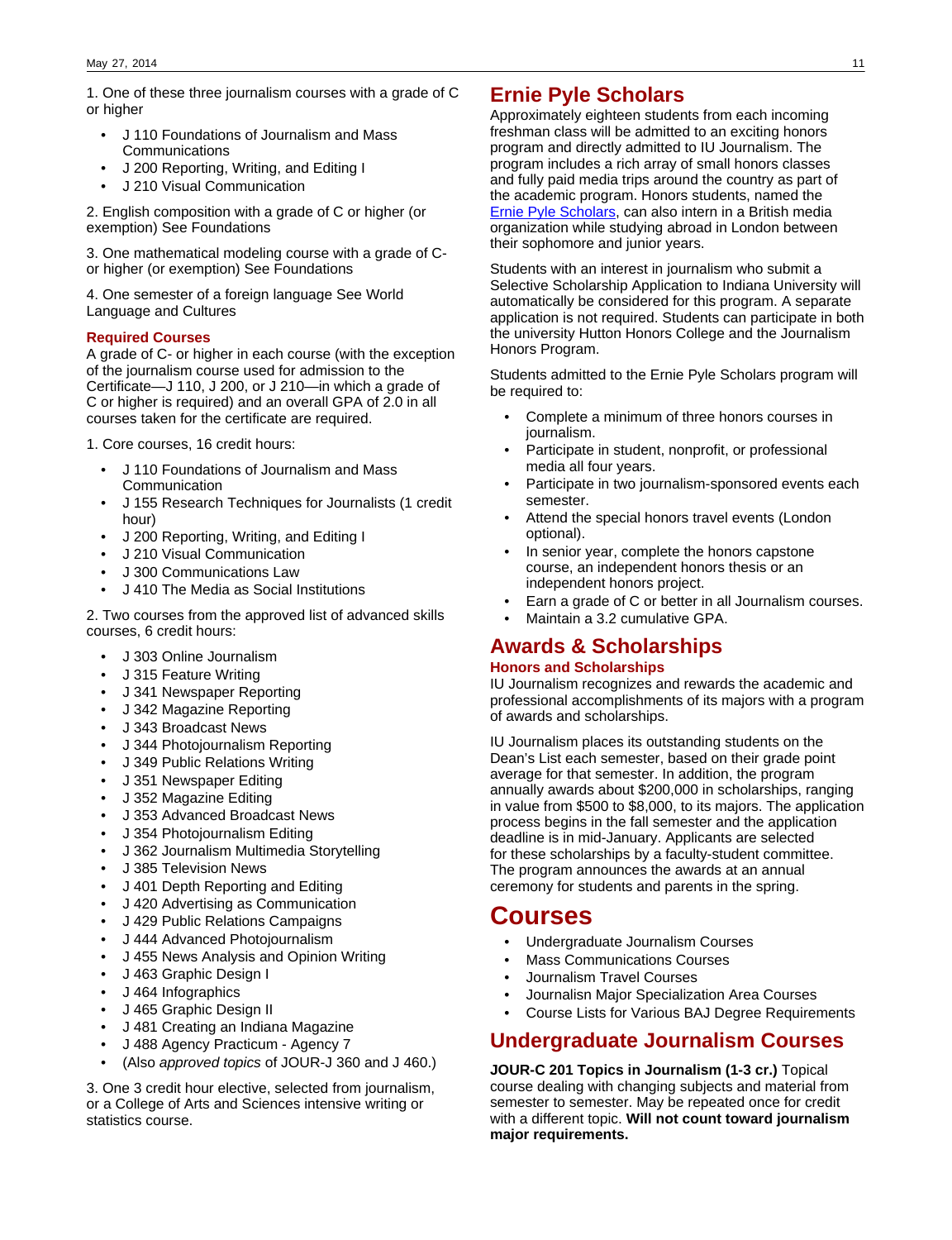**JOUR-C 300 The Citizen and the News (3 cr.)** A study of the institutions that produce news and information about public affairs for the citizen of American mass society and problems about the selection of what is communicated. Case studies. International comparisons. **Will not count toward journalism major requirements.**

**JOUR-C 327 Writing for Publication (3 cr.)** A workshop for nonmajors to improve writing skills and learn basic requirements of writing for publication. Instruction in market analysis and interpreting specific editorial requirements, in gathering and researching background materials, and in preparing manuscripts. Examination of various types and styles of published writing. **Will not count toward journalism major requirements.**

#### **JOUR-H 110 Ernie Pyle Scholars Honors Freshman**

**Seminar (3 cr.)** P: Freshman standing, Journalism Honors program standing. General introduction to issues of U.S. press performance. One goal is to hone critical thinking skills through the discussion of specific issues and critical issues. Question assumptions, evaluate evidence, analyze systems and structures of power, and generate knowledge that can strengthen journalism.

**JOUR-H 200 Ernie Pyle Scholars Reporting, Writing, and Editing (3 cr.)** P: ENG-W 131 or equivalent with C or better, Journalism Honors program standing. Working seminar stressing the creation of journalistic stories for diverse audiences. Students will learn to develop story ideas, gather information, combine visual and verbal messages, and to write and edit news.

#### **JOUR-H 300 Ernie Pyle Scholars Communication**

**Law (3 cr.)** P: At least Sophomore standing, Journalism Honors program standing. History and philosophy of laws pertaining to free press and free speech. Censorship, libel, contempt, obscenity, right of privacy, copyright, government regulations, and business law affecting media operations. Stresses responsibilities and freedoms in a democratic communications system.

**JOUR-H 410 Media as Social Institutions for Ernie Pyle Scholars (3 cr.)** P: Completion of JOUR-H 300 with C- or better. Examination of functions and impact of mass media in society with focus on the United States. Examine values of organizations and the professional and ethical values of journalists. Critical analysis of the effect of political, economic, and cultural factors on operation.

## **JOUR-H 461 Ernie Pyle Scholars Capstone Seminar**

**(3 cr.)** P: Senior standing, Journalism Honors program standing. Topical seminar dealing with changing subjects and material from term to term. May be repeated for credit with a different topic.

**JOUR-H 499 Ernie Pyle Scholars Honors Research (3 cr.)** P: Consent of the Director of the Journalism Honors Program. Opportunity for independent reading, research, and experimentation on relevant issues in journalism and mass communications. Work with faculty member on individual basis.

**JOUR-J 110 Foundations of Journalism and Mass Communication (3 cr.)** Survey of the institutions of journalism and mass communication, their philosophical foundations, history, processes, economic realities, and effects.

**JOUR-J 155 Research Techniques for Journalists (1 cr.)** A nine-week online course emphasizing basic research techniques used by media writers to gather information for news releases, newspaper articles, magazine pieces, and other forms of journalistic-style writing. Skills covered include researching Internet and non-Internet sources. Ideally this course is taken concurrently with J 200.

**JOUR-J 160 The Media Village (1 cr.)** P: Residence in the Media Living-Learning Center. This course brings together students with shared academic and professional interests for events, speakers, readings, and discussions about journalism and media in the twenty-first century. The primary goal is to establish a unique model of individual learning, a "College of One," based on the value of experiences beyond the classroom.

**JOUR-J 170 Wordsmithing (2 cr.)** Workshop on the mechanics of journalistic writing and editing. The course builds on the basics, focuses on the practical and strengthens confidence as a practitioner.

**JOUR-J 200 Reporting, Writing, and Editing I (3 cr.)** P: ENG-W 131 or its equivalent with a grade of C– or better and fundamental computer skills. Working seminar stressing the creation of journalistic stories for diverse audiences. Students will learn to develop story ideas, gather information, combine visual and verbal messages, and to write and edit news.

**JOUR-J 206 Journalism Reporting in a Global World (3 cr.)** The goal of the course is for students to understand and articulate the issues in global journalism and the role of the media as a participant in shaping societies.

**JOUR-J 210 Visual Communication (3 cr.)** Theories of visual communications including human perception, psychology of color, and principles of design. Application of those theories to photography, video, and graphic design in news communication.

**JOUR-J 261 Studies in Journalism (1-4 cr.)** Topical course dealing with changing subjects and material. Topics may change from term to term. May be repeated for credit with different topics. May be repeated for credit with different topics.

**JOUR-J 300 Communications Law (3 cr.)** P: Sophomore standing. History and philosophy of laws pertaining to free press and free speech. Censorship, libel, contempt, obscenity, right of privacy, copyright, government regulations, and business law affecting media operations. Stresses responsibilities and freedoms in a democratic communications system.

**JOUR-J 303 Online Journalism (3 cr.)** P: JOUR-J 110, JOUR-J 155, JOUR-J 200, JOUR-J 210 each with Cor higher. Explore nonlinear methods of storytelling and how web-based tools can enhance journalism written and online work. In addition to building existing skills, students use photography and embedded audio to create story packages for an online magazine.

**JOUR-J 307 Media Career Planning (2 cr.)** Prepare for job or internship searches. Polish a resume and portfolio. Learn how to write impressive cover letters. Practice interviewing skills. Articulate abilities and experiences to potential employers. Learn how to use campus resources and to network. Prepare a career action plan. May not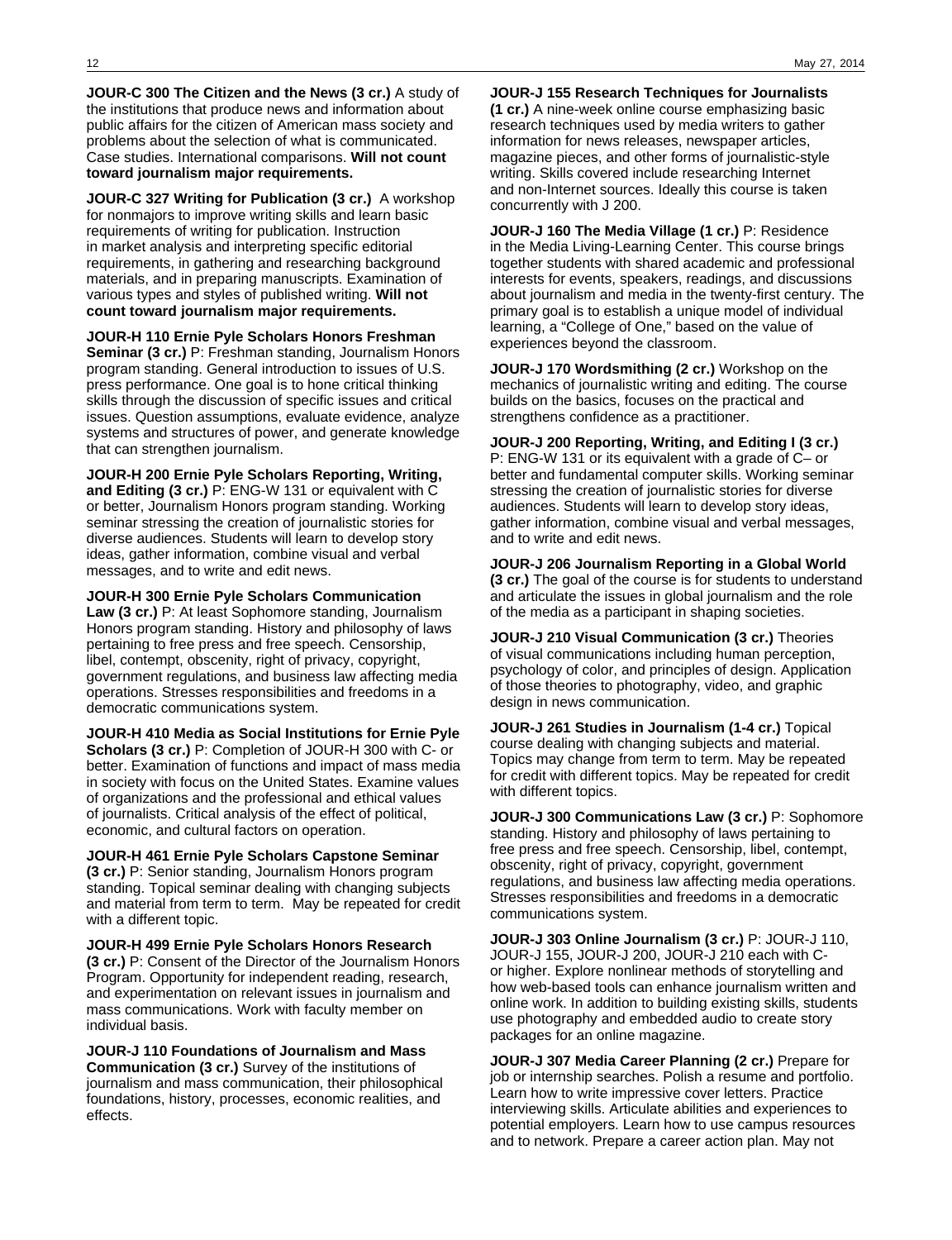earn credit for the B.A.J. degree for other job search courses: ASCS-Q 299, COLL/ASCS-Q 400, SPEA-V 352, BUS-X 320, X 410 or X 420, and JOUR-J 307.

**JOUR-J 315 Feature Writing (3 cr.)** P: J 110, J 155, J 200 and J 210. Emphasis on developing story ideas, identifying sources, organizing materials, planning, and outlining the story. Techniques for capturing the reader's interest.

**JOUR-J 320 Principles of Creative Advertising (3 cr.)** Survey course about the field of advertising with a focus on its function as a means of communication. Learn how marketing, psychology, research, mass media, law, and ethics are important to professionals working in the industry. Class will emphasize use of strategy to develop creative advertising.

**JOUR-J 321 Principles of Public Relations (3 cr.)** Survey course about the theory and practice of public relations. Examines public relations' function within organizations, its impact on publics and its role in society. Topics include the evolution of the field, the range of roles and responsibilities that public relations practitioners assume in a variety of settings, ethics, and significant issues and trends that have shaped the practice. Course provides a foundation for more advanced study in the field. Also useful for those planning another professional or managerial career that requires an understanding of public relations concepts and management practices.

**JOUR-J 337 Media Economics (3 cr.)** This course explores how economic forces influence production of media content, particularly at U.S. organizations. It examines basic economic concepts, such as market and competition, as they relate to commercial media organizations. Special attention is paid to the effect of advertising and market considerations on news decisionmaking.

**JOUR-J 341 Newspaper Reporting (3 cr.)** P: J 110, J 155, J 200, and J 210. Techniques of gathering, analyzing, and writing news and features for newspapers. Practice in interviewing, observation, and use of documentary references that include computer information retrieval and analysis skills.

**JOUR-J 342 Magazine Reporting (3 cr.)** P: J 110, J 155, J 200, and J 210. Techniques of gathering, analyzing, and writing material for specialized and general circulation magazines. Practice in interviewing, observation, and use of documentary references that include computer information retrieval and analysis skills.

**JOUR-J 343 Broadcast News (3 cr.)** P: J 110, J 155, J 200, and J 210. Techniques of gathering, analyzing, and writing news and features for broadcast. Practice in interviewing, observation, and use of documentary references that include computer information retrieval and analysis skills.

**JOUR-J 344 Photojournalism Reporting (3 cr.)** P: J 110, J 155, J 200, and J 210. Must have own camera. This is an intermediate photojournalism course focusing on the basics of light, camera operation, and the use of the digital darkroom. It includes instruction in spot news and feature photography as well as instruction in ethics, privacy, and law.

**JOUR-J 349 Public Relations Writing (3 cr.)** P: J 155, J 200, and J 321. Develop the professional writing skills expected of beginning public relations practitioners, including different approaches required for a variety of audiences and media. Focus on the basics of good writing as well as the art of writing. Brush up on AP style. Learn how to work effectively with clients.

**JOUR-J 351 News Editing (3 cr.)** P: J 110, J 155, J 200, and J 210. Workshop in fundamentals of editing daily news for both print and online formats. Emphasis on news judgment, fairness, accuracy, editorial balance, grammar, style, language fluency, leadership skills, legal concerns and ethics in the newsroom. Practice in editing copy, writing headlines and cutlines, designing print and online pages, working with multimedia features and making sound, ethical decisions on deadline.

**JOUR-J 352 Magazine Editing (3 cr.)** P: J 110, J 155, J 200, and J 210. Workshop in fundamentals of editing specialized and general interest publications. Individual and team functions are stressed. Attention is given to editorial voice and judgment, fairness, accuracy, and language usage. Practice in writing headlines and titles, layout, design, and use of computer editing technology.

**JOUR-J 353 Advanced Broadcast News (3 cr.)** P: J 343. Continuing workshop in reporting, writing, and editing for broadcast. Individual and team functions are stressed. Emphasis on news judgment, fairness, accuracy, editorial balance, and language usage. Practice in editing copy, audio, and videotape.

**JOUR-J 354 Photojournalism Editing (3 cr.)** P: J 344 or permission of the instructor. Workshop on the role and function of the picture editor for the print and Internet news media. Theory and practice of picture editing skills including assigning, selecting, cropping, writing captions and blurbs, producing informational graphics, designing photo pages, editing by computer, and managing visual journalists.

**JOUR-J 360 Journalism Specialties (1-4 cr.)** Topical course dealing with changing subjects and material from term to term. May be repeated for credit with different topics. May be repeated for credit with different topics.

**JOUR-J 362 Journalism Multimedia Storytelling (3 cr.)** P: At least sophomore standing. JOUR-J 210 with grade of C- or better. Hands-on experiences in reporting, editing and presenting stories in images, sound and spoken word. Goes beyond basic skills with advanced cameras and software. Create projects including Podcast, Audio slideshow, web video, and Portfolio website to display projects.

**JOUR-J 375 Race, Gender and the Media (3 cr.)** Survey and analysis of how news and entertainment media represent issues of race and gender. History of women and people of color as media professionals and media consumers. Discussion of contemporary problems and potential solutions.

**JOUR-J 385 Television News (3 cr.)** P: J 353 or consent of instructor. Preparation and presentation of news for television. Practice in writing, reporting, filming, and editing news for TV. TV writing problems; use of photographs, film, and videotape; problems of sound in TV news; ethical problems of the TV film reporter and editor.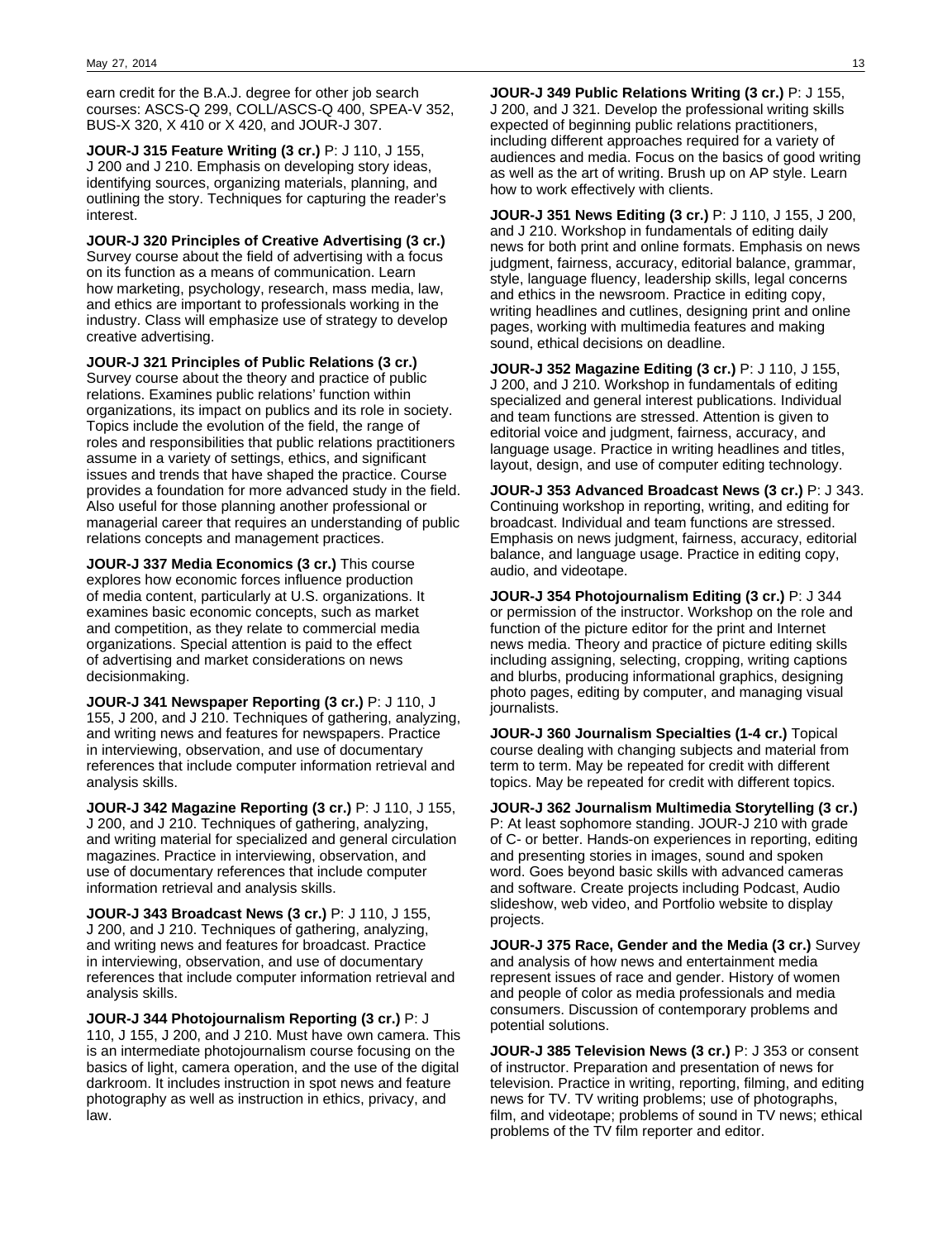**JOUR-J 401 Depth Reporting and Editing (3 cr.)** P: One 300-level reporting course and one 300-level editing course. Study and practice in using techniques of social science and traditional methods of investigative reporting. Class will plan, write, and edit news stories in depth.

**JOUR-J 403 Laboratory/Field Experience (0-3 cr.)** C: J 425 and J 453. Laboratory or field experiences for prospective journalism teachers at the middle school or high school level. May be repeated. Graded S or F only. May be repeated.

**JOUR-J 407 Newsgathering and the Law (3 cr.)** P: J 300 and junior/senior standing or permission of instructor. Students study the law relating to the content of news media and the processes by which that content is created. Discussion includes the legal issues triggered by story framing, selection of sources, interviewing, photography, and access to information. The course involves reading and research using primary legal materials.

**JOUR-J 409 Media Management (3 cr.)** P: Junior/ senior standing or permission of instructor. Research seminar that examines techniques and processes used in managing media organizations. Through discussions, case analysis, and group projects, the course explores organizational missions and social responsibilities, market analysis techniques, personnel management issues, and budgeting.

**JOUR-J 410 The Media as Social Institutions (3 cr.)** P: J 300 and senior standing. Examination of the functions and impact of the mass media in society with primary focus on the United States. Discussion of the values of media organizations and the professional and ethical values of journalists. Critical analysis of the relationship of the media and society and the effect of political, economic, and cultural factors on the operation of the media.

**JOUR-J 412 Business Coverage and the Business of Journalism (3 cr.)** P: Junior or senior standing. Explores business journalism. First, becoming prepared as a journalist to critically report on business topics. How to approach the gathering, framing, and interpretation of business information. Business issues faced by journalism organizations will be assessed. Application to the evolving journalism career landscape.

**JOUR-J 415 Literary Journalism (3 cr.)** A study of literary forms and techniques used in journalism. Topics to be considered include formal considerations such as voice and structure, reporting methods, and ethical issues. Students will supplement reading with writing experimental pieces of their own.

**JOUR-J 418 Field Experiences in Journalism (4 cr.)** P: Journalism major in good academic standing. Competitive admission, requires application. By permission of department only. Topical course integrating classroom and field experience. Includes 10-day field experience during term. Field experience will change based on topic. May be repeated for credit with different topics.

**JOUR-J 420 Advertising Concepts and Copywriting (3 cr.)** P: J 210 and J 320. Intensive practice in producing effective advertising concepts, copy, and design prototypes for newspaper, magazine, direct mail, outdoor, radio, television, and converged campaigns.

**JOUR-J 423 Public Opinion (3 cr.)** P: Junior/senior standing or permission of instructor. Behavioral study of nature, operation, molding, and influence of public opinion, with practice in its measurement and evaluation. Discussion of major political, social, economic, and cultural problems.

**JOUR-J 425 Supervision of Student Media (3 cr.)** P: 12 credit hours of journalism. C: J 403. Lectures, projects, and discussion on legal and ethical aspects of advising school media and on designing, producing, and financing school-produced student media, including print, broadcast, and online media.

**JOUR-J 428 Public Relations Planning and Research (3 cr.)** P: J 321 and junior/senior standing or permission of instructor. Theories and principles relevant to public relations research and strategic planning, including development of goals and objectives, client relationships, budgets, and research methods.

**JOUR-J 429 Public Relations Campaigns (3 cr.)** P: J 321. How to develop a campaign proposal to meet a client's business objectives and how to pitch it. Part of the course focuses on media relations and crisis communications training.

**JOUR-J 431 Public Relations for Nonprofits (3 cr.)** P: J 321. This seminar focuses on how a nonprofit organization creates images, and how it shapes its programs and goals to gain public support. Assignments and readings are designed to foster a practical understanding of promotional techniques and campaigns using journalistic and other media.

**JOUR-J 438 Advertising Issues and Research (3 cr.)** P: J 320 and junior/senior standing or permission of instructor. Seminar in current developments in advertising as an economic and social force. Examines contemporary issues in the profession. Students will conduct independent and original research projects.

**JOUR-J 444 Advanced Photojournalism (3 cr.)** P: J 344. Advanced techniques of reporting and interpreting news with photography. Practice in news, sports, features, photographic essays, color photography, electronic imaging, and studio illustration.

**JOUR-J 448 Global Journalism: Issues and Research (3 cr.)** P: Junior/senior standing or permission of instructor. Structure and function of international communication systems and barrier to flow of information among nations. Emphasis on gathering and disseminating information around the world. Study of the major newspapers of the world, international news agencies, and international broadcasting and satellite networks.

**JOUR-J 450 History of Journalism (3 cr.)** P: Junior/ senior standing or permission of instructor. American social-intellectual history integrated with the story of news media development, emphasizing the historical relationship of the mass media to American social, economic, and cultural patterns and developments. Origin, growth, shortcomings, and achievements of media. Impact of society on the media and vice versa.

**JOUR-J 453 Methods of Teaching Journalism (3 cr.)** C: J 403. P: EDUC-W 200, EDUC-P 255, EDUC-M 300, EDUC-H 340, and EDUC-M 314. Examination of the methods, techniques, content, and materials applicable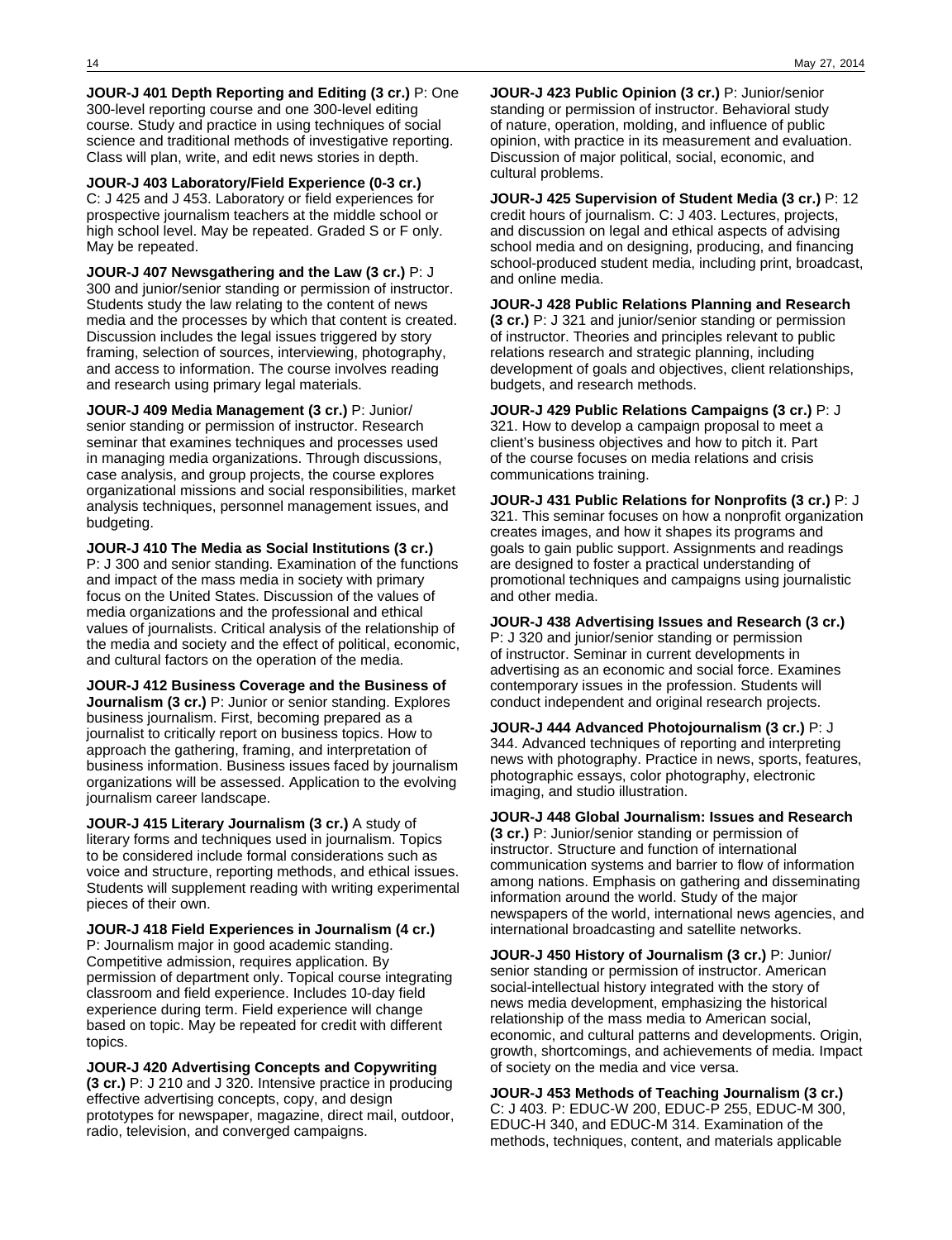to the teaching of journalism at the middle school or high school level. Experience provided to assess ongoing programs in schools and to study materials appropriate for these programs.

**JOUR-J 455 News Analysis and Opinion Writing (3 cr.)** P: J 110, J 155, J 200, and J 210. Techniques for understanding, analyzing, and reporting on complex events and issues. Development and refinement of skills and techniques for writing news analysis, editorials, and opinion articles.

**JOUR-J 460 Topics Colloquium (1-4 cr.)** P: Junior or senior standing. Topical seminar dealing with changing subjects and material from term to term. May be repeated for credit with a different topics. May be repeated for credit with a different topics.

**JOUR-J 462 History of 20th Century Photography**

**(3 cr.)** P: Junior/senior standing or permission of instructor. Surveys twentieth-century photography as a medium of art and communication. Considers portraiture, landscape, still life, the nude, conceptual photography, the social documentary tradition, the magazine picture story, fashion, advertising, and war photography. Examines the impact of post modern theories on photographic practice and the understanding of photography.

**JOUR-J 463 Graphic Design I (3 cr.)** P: J 210. This graphic design course incorporates electronic photo editing, graphics, and page design. Students are instructed in design theory, computer publishing skills, and creative problem solving.

**JOUR-J 464 Infographics (3 cr.)** P: J 463 or permission of instructor. This course builds a foundation of knowledge about the visual display of quantitative data and the ethical issues in graphs and maps. Students put this knowledge into practice by creating graphs, maps, and explanatory diagrams in Adobe Illustrator for print publication and in Flash for motion graphics.

**JOUR-J 465 Graphic Design II (3 cr.)** P: J 463. This advanced design course builds on Graphic Design I and incorporates advanced work in color, type design, computer illustration, creative problem solving, and an introduction to production.

**JOUR-J 470 Broadcast Media Analysis (3 cr.)** P: Junior/ senior standing or permission of instructor. Seminar on problems of communicating news through aural and visual channels. Application of communications theory to broadcast news and public affairs presentations. Study of effects of format, verbal content, nonverbal content, and presenter on communications process.

**JOUR-J 481 Creating an Indiana Magazine (3 cr.)** P: Permission of instructor. Students in this course produce 812: The Magazine for Southern Indiana. They study the magazine's editorial philosophy and its target audience and voice. They develop an editorial line-up. They report and write the stories, shoot the photos and video, write the headlines, edit the copy, design the pages and produce the magazine in print, online and iPad editions (with the help of the J 465 Graphic Design II class).

**JOUR-J 488 Agency Practicum – Agency 7 (3 cr.)** P: Junior/senior standing. Permission of Instructor by application. Capstone, clinical experience that models the

professional practices and service offerings of world-class integrated marketing communication media agencies. Implement public relations/advertising services for real clients through service learning. Professional skills, proficiencies, and best practices through hands-on learning. May be repeated once for credit.

**JOUR-J 491 Undergraduate Full-Time Media Internship (3 cr.)** P: Approval of Career Services Director. Journalism majors only. Work commitment: 40 hrs/week for a minimum of 9 weeks in a 15-week term. Supervised professional experience. Maximum 3 credits of internship may count in BAJ, either through Journalism or any academic unit. Full-time status for Registrar, not always for Financial Aid.

**JOUR-J 492 Media Internship (1-3 cr.)** P: Prior approval of internship coordinator; journalism majors only. Supervised professional experience in communications media. May be repeated, but a student may take no more than 3 credit hours total of internship credit for the B.A.J. degree, either through journalism or any other academic unit.

## **JOUR-J 493 Journalism: Off-Campus Registration**

**(0 cr.)** P: Consent of the School of Journalism undergraduate dean. This noncredit course is for journalism students studying off campus temporarily as part of the B.A.J. degree program.

### **JOUR-J 496 Foreign Study in Journalism (3-8 cr.)**

P: Consent of the School of Journalism dean. Planning of research project during year preceding summer abroad. Time spent in research abroad must amount to at least one week for each credit hour granted. Research paper must be presented by end of semester following foreign study.

### **JOUR-J 499 Honors Research in Journalism**

**(1-3 cr.)** Opportunity for independent reading, research, and experimentation on relevant issues in mass communications. Work with faculty member on individual basis. May take twice for a total of 4 credits. No more than 3 credits at one time.

## **Mass Communications Courses**

### **Mass Communications Courses**

The following are considered mass communications courses. They may not be used in the second concentration requirement.

All JOUR courses

All TEL courses

FINA-A 443 History of 20th Century Photography

The following CMCL courses:

- C 201 Race and the Media
- C 202 Media in the Global Context
- C 204 Topics in Media, Culture, and Society
- C 337 New Media
- C 392 Media Genres
- C 411 Media Industries and Cultural Production
- C 412 Race, Gender, and Representation
- C 420 Topics in Media History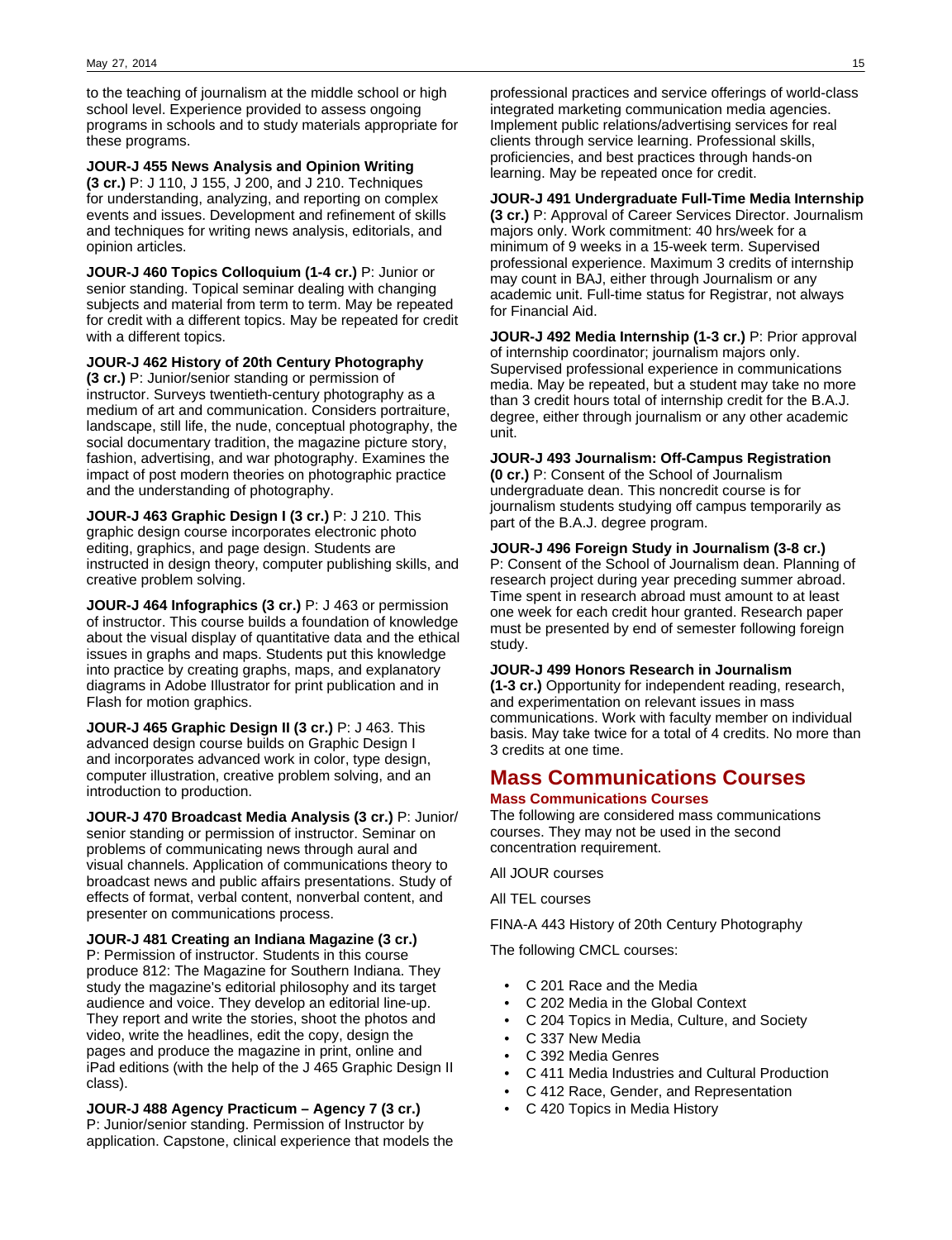# **Journalism Travel Courses**

Journalism students have the opportunity to travel through several courses offered by IU Journalism. The program offers spring and summer travel courses that visit a variety of domestic and international locations and cover different topics within the field. Course offerings are subject to change but have included travel to Chile, Kenya, Texas, Australia, Japan, South Korea, and Europe. The spring semester courses meet for the entire spring semester on the Bloomington campus, and the group travels for a week or two over spring break or at the end of the semester. The summer semester courses spend a portion of the term meeting in the classroom and a portion onlocation. Students interested in enrolling in these courses must submit an application in the fall semester. For more information see the [IU Journalism website](http://journalism.indiana.edu/journalism-experiences/travel/).

# **Journalism Major Specialization Area Courses**

Specialization Areas are opportunities for Bachelor of Arts in Journalism students to focus their major courses around particular themes--and have those themes noted on their transcripts.

IU Journalism offers the following Specialization Areas:

- Global Journalism
- Digital and Interactive-Media Journalism
- Public Relations and Advertising
- Photojournalism
- Journalism Design and Graphics
- Science and Environmental Journalism
- Political Journalism
- Broadcast Journalism
- News Reporting and Writing
- Enterprise Journalism
- Sports Journalism

The [course lists](http://journalism.indiana.edu/undergraduate/specialization-areas/) for the individual areas are available in the Journalism main office and on the Journalism website.

# **Course Lists for Various BAJ Degree Requirements**

### **Course Lists for Various BAJ Degree Requirements**

See the information regarding the specific BAJ degree requirements on the Programs tab.

- Journalism Major
- Second Concentration
- Foundations (English Composition, Mathematical Modeling)
- **Statistics**
- Breadth of Inquiry (Arts & Humanities, Social & Historical Studies, Natural & Mathematical Sciences)
- World Languages and Cultures (Foreign Language, Culture Studies)

# **Organizations & Services**

## **Organizations**

- **Student Organizations**
- Campus Media

### **Services**

- Advising
- Internships and Career Services
- The Media School Speaker Series
- Media Living Learning Center

### **University Services**

- Academic Support Center
- **Disability Services for Students**
- Overseas Study Programs

# **Student Organizations**

IU Journalism encourages students to become involved in academic life and to develop their professional preparation through student organizations and student chapters of professional organizations.

Students run the following organizations, usually with the guidance of a faculty advisor, enriching their professional development through attending workshops, lectures, and social activities:

- Bloomington Advertising Club, for students interested in advertising.
- Ed on Campus, for students interested in careers in magazine.
- IU Television and Radio, for students interested in careers in broadcast media.
- Journalists for Human Rights, for students interested in raising awareness of human rights around the world.
- Online News Association, for students interested in digital media of all shapes and sizes, but primarily that of photography, audio, video, text, data graphics and animations.
- National Association of Black Journalists, open to all students interested in media careers.
- Public Relations Student Society of America, for students interested in careers in public relations.
- Society for News Design, for students interested in careers in visual journalism.
- Society of Professional Journalists, for students interested in careers in news.

## **Journalism Ambassadors**

Friendly and outgoing students looking to get more involved with the program can apply to be a part of the Journalism Ambassadors program. These students host alumni and guest speakers at various functions and serve as representatives of IU Journalism at recruiting events for high school students. Ambassadors take a networking road trip to meet journalism alumni and shadow them in their jobs. Ambassadors must be admitted to IU Journalism and be sophomores, juniors, or seniors.

# **Campus Media**

IU Journalism strongly urges all journalism students to work on campus media to develop the skills from their journalism classes. Students get hands-on experience to compete for internships and careers in news, public relations, advertising, and broadcasting.

More than 250 students work each semester for IU student media, on the first floor of Ernie Pyle Hall. They produce the Indiana Daily Student (IDS) newspaper, Inside magazine and Arbutus yearbook, all funded entirely through advertising revenue.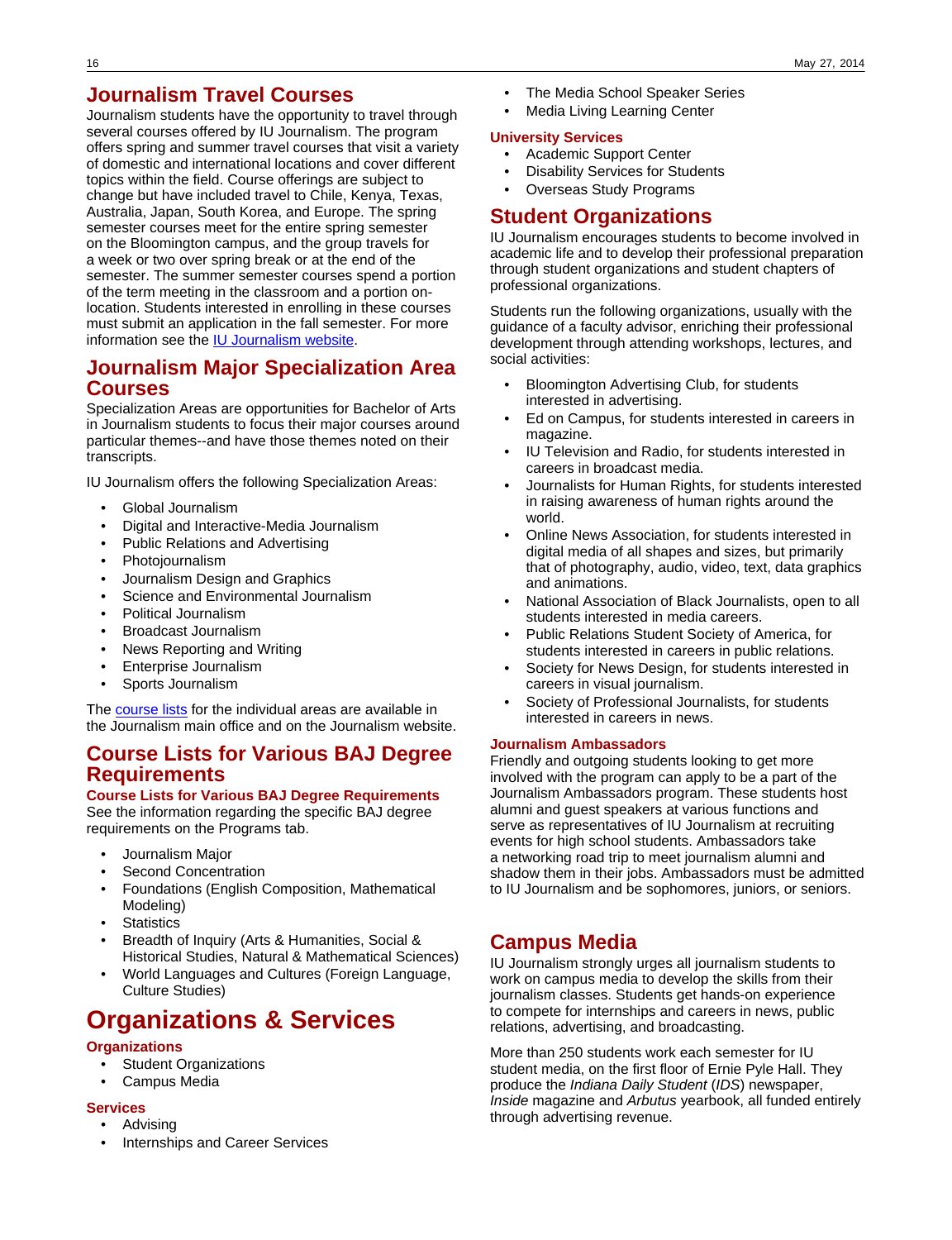Students of all majors are welcome to apply for the staffs, hired by student editors, who have full responsibility for content.

Working at the IDS are reporters, editors, photojournalists, videographers, copy editors, designers, illustrators, graphics journalists, columnists, editorial writers, bloggers, and podcasters. Students also sell and produce advertising, implement marketing campaigns, and distribute newspapers.

The IDS publishes five days per week in fall and spring semesters and twice weekly in summer, with up to 14,000 copies distributed at dozens of points across and near campus.

Nearly all IDS staff members contribute to idsnews.com, its 24/7 site for breaking news, features, commentary, photos, and multimedia. The site includes blogs for news, sports, and opinion, as well as live blogs for leading Hoosier sports. The IDS also posts Twitter feeds for news, sports, and entertainment. Online readership has grown exponentially, reaching more than 550,000 page visits during peak months.

A lively part of the IDS is the Thursday Weekend section. It covers entertainment and pop culture—from local to global—with features, reviews, and calendars. Even more coverage goes on the Weekend site, idsnews.com/ weekend, with its Live Buzz entertainment blog.

Inside, the IDS's quarterly magazine launched in 2006, has grown in sophistication with in-depth features, quickread departments, compelling portraiture, and four-color designs.

The 400-page IU yearbook, the Arbutus (ar-BYOUtuss), is named for wildflowers that once grew east of Bloomington. It offers excellent student experience in photojournalism, event reporting, feature writing, sportswriting, copy editing, and design.

The work of IU student journalists has long earned national recognition. The IDS, Arbutus, and now Inside and American Student Radio win top national prizes and recognition, and students receive dozens of state and national honors each year.

The newest of these is American Student Radio, which was launched by IU journalism students in February 2012 at americanstudentradio.org. This national online station is a platform for college and high school students across the country, giving them a chance to report for and with each other and to receive direct feedback from acclaimed national professionals.

For example, the award winning Kitchen Sisters, The American Life's Ira Glass, Planet Money's Robert Smith, NPR's Tamara Keith and Radiolab's Soren Wheeler have worked by Skype, phone and in person with ASR student leaders and reporters. These are just a few of the national professionals that work one-on-one with students, give lectures and host regular Q/As.

Students aspiring for media careers can also explore opportunities outside Ernie Pyle Hall. IU journalism students work for Indiana Alumni magazine, at 1000 E. 17th Street, and they contribute to many other publications, both print and online, in academic units, residence halls, sororities, and fraternities.

Broadcast-news students gain experience at WTIU and WFIU, the university's public TV and radio stations, in the Radio-Television Building on the Bloomington campus. WTIU airs a student-produced newscast, and both WTIU and WFIU offer internship opportunities.

Students can also work for WIUX, the student-run FM radio station, as well as IU's student TV station, IUS TV. Both have offices on campus.

# **Advising**

### **The Student's Responsibility**

Students are responsible for planning their programs and meeting all graduation requirements. Students should be thoroughly familiar with all sections in this bulletin regarding admission, degree requirements, major requirements, course requirements, academic regulations, and academic standing. Students are also responsible for policy information and meeting all deadlines as published in the [Enrollment and Student Academic Information](http://enrollmentbulletin.indiana.edu/pages/index.php?Term=1) [bulletin](http://enrollmentbulletin.indiana.edu/pages/index.php?Term=1) (available at Student Central on Union) and for keeping their local and permanent addresses up to date with **Student Central on Union**.

Students are expected to check their official university e-mail accounts on a frequent and consistent basis to stay current with university-related communications. Faculty, academic counselors, and the recorder can assist students in planning their programs and explain requirements and policies. Students also have access on the Web to the computerized degree-audit system, the Academic Advisement Report, through the [OneStart](https://onestart.iu.edu/) portal. They may use this to monitor their completed and remaining degree requirements.

### **Advising**

Professional staff are available every weekday for advising. For advising appointments, call (812) 855-9247 or sign up in Ernie Pyle Hall 200. Students may also contact [Lauren Kinzer,](mailto:lkinzer@indiana.edu) director of advising services and analysis, Ernie Pyle Hall 200C, (812) 855-1714; or [Jean](mailto:%20jperson@indiana.edu) [Person,](mailto:%20jperson@indiana.edu) academic counselor and recorder, Ernie Pyle Hall 200B, (812) 855-1698. Walk-ins are welcome and are seen around scheduled appointments.

#### **Students with Learning Disabilities**

Students with learning disabilities, hearing impairments, speech impairments, or other disabilities that may affect their ability to fulfill a requirement of the program should contact Disability Services for Students, Herman B Wells Library W302, (812) 855-7578, prior to registering. Requirements will normally not be waived for students with disabilities; however, some modifications can be made within specific courses.

## **Internships and Career Services**

The career services director, Marcia Debnam, helps students prepare for internships and full-time employment. Information about opportunities is posted regularly on  $\underline{\textsf{IU}}$  $\underline{\textsf{IU}}$  $\underline{\textsf{IU}}$ [Journalism's career Web site](http://journalism.indiana.edu/media-careers/career-matters/), and on the program's bulletin board in Ernie Pyle Hall. Such opportunities are also published in The Scoop, the program's online newsletter, and in targeted e-mails to students.

IU Journalism's career services director advises students in preparing resumes, clips, cover letters, interviews, and job and internship search strategies, and coordinates visits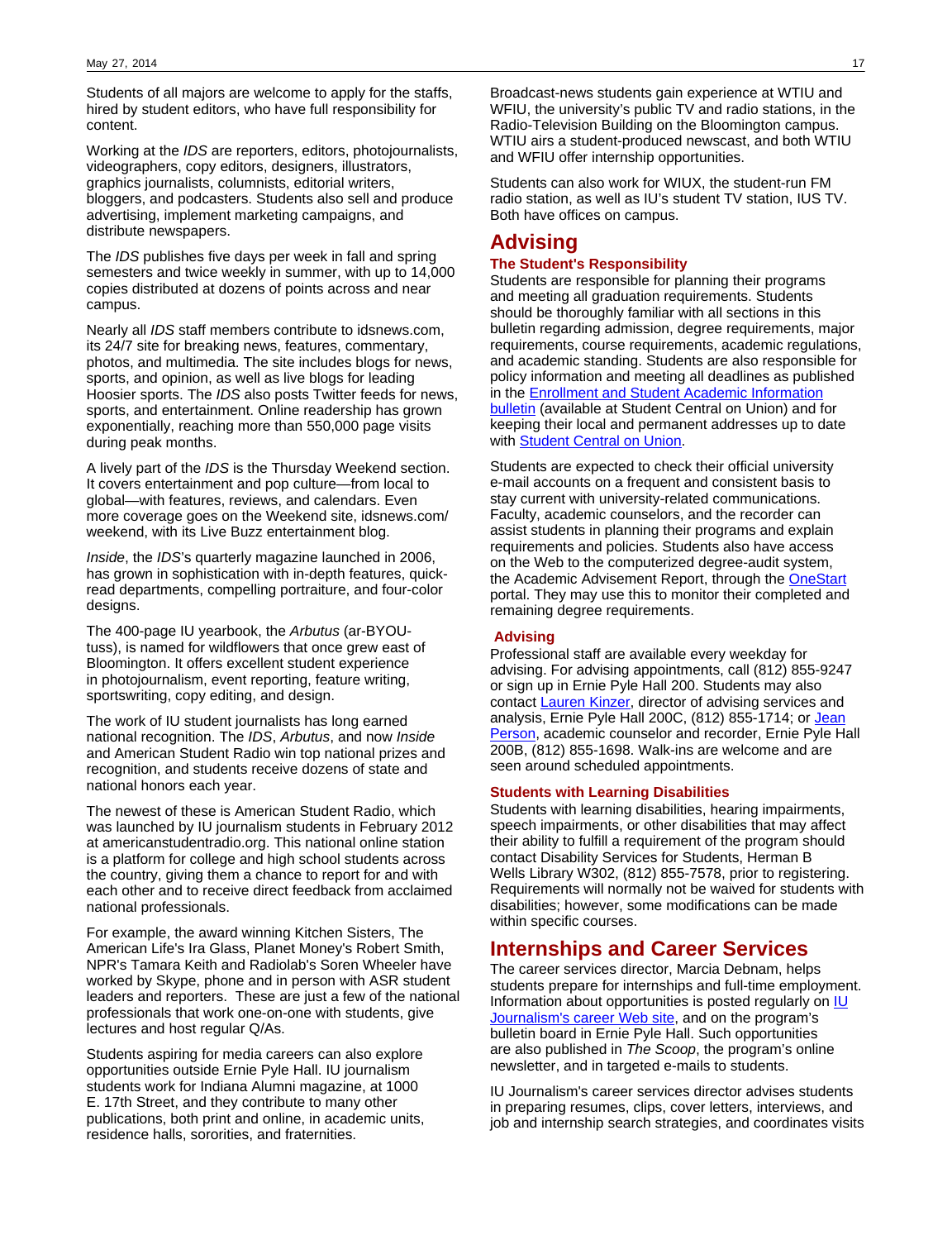from recruiters and employers. The Career Services Office is located in EP 202.

Students can earn up to 3 credit hours (1-3 credits per internship) for properly supervised journalism internships, provided they arrange to meet the program's requirements in advance of taking the internship. For information about requirements for securing internship credit, consult the Career Services Office. Students may take no more than 3 credit hours total of internship credit for the B.A.J. degree, either through journalism or any other academic unit.

# **The Media School Speaker Series**

Our national speaker series gives students the opportunity to meet some of the top media professionals in the country. Recent speakers include CBS chief foreign correspondent Lara Logan, author Gay Talese, The New York Times' David Brooks and Fox Sports' Joe Buck. All lectures are free and open to the public.

## **Media Living Learning Center**

Hosted by IU Journalism, the [Media Living Learning](http://journalism.indiana.edu/journalism-experiences/media-living-learning-center/) [Center](http://journalism.indiana.edu/journalism-experiences/media-living-learning-center/) is a residence hall community reserved for students with an interest in the media, communication and news. Students do not have to have a specific major to live in the Media LLC; however, it appeals to those students interested in journalism, telecommunications, or communication and culture. Members of the Media LLC participate in a wide array of media-themed activities, such as access to guest speakers, discussion sessions and more.

## **Academic Support Center**

The [Academic Support Center](http://www.indiana.edu/~acadsupp/ASChome.shtml) (ASC) provides students with a wide range of support services necessary to meet the academic demands they face. The ASC offers tutoring services in a number of subjects including math, writing, business, science and languages. It also offers workshops on topics such as study skills, stress management and note taking strategies. The ASC has three locations in Briscoe, Teter and Willkie residence halls.

## **Disability Services for Students**

Students with physical or learning disabilities can take advantage of the services offered through the Disability Services for Students (DSS) office located in the Herman B Wells Library W 302. They help ensure the accessibility of University programs and services to eligible students, working closely with the University community to develop and coordinate the implementation of appropriate accommodations to disability. Accommodations, also called support services, are individually determined based on disability specific need and may include modified testing environments, sign language interpreters and assistance obtaining books in audio format. For more information visit the [DSS website.](http://studentaffairs.iub.edu/dss/)

## **Overseas Study Programs**

Journalism students are encouraged to make overseas study a part of their regular degree program. Students can spend a full academic year, a semester, or a summer abroad earning IU credits while enrolled in outstanding foreign universities. IU offers more than 250 overseas study programs in 17 languages (including English) in 52 countries and in nearly every field of study. For example, students can study Renaissance art in Florence,

international politics in Aix-en-Provence, English history in Canterbury, international news gathering in London, tropical biology in Costa Rica, or Spanish in Cuernavaca.

Some programs require a strong foreign language background so that students can attend regular courses in the host university. Others, especially summer programs, provide intensive language instruction as part of the program. A number of semester programs offer courses in English on international topics such as environmental policy. Indiana University grants direct credit for all IUsponsored programs so that students can continue normal academic progress while abroad. Journalism students usually satisfy breadth of inquiry, culture studies and elective requirements abroad. IU overseas credit may be counted toward the senior residency requirement, and students may apply IU financial aid to all program costs. There are special study-abroad scholarships for certain programs, minority students, and students from IU's nonresidential campuses.

Students who are interested in overseas study should begin planning early in their first year to include study abroad in a degree program. For more information, visit the **Office of Overseas Study** during walk-in hours (10 a.m. to noon and 1-4 p.m. Monday through Friday) in the Leo R. Dowling International Center, 111 South Jordan Avenue. For appointments, call (812) 855-9304. The Office of Overseas Study also hosts a weekly Study Abroad 101 session at 4 p.m. on Wednesdays while IU classes are in session.

### **Journalism Travel Experiences**

Journalism students also have the opportunity to travel through several courses offered by IU Journalism. The program offers spring and summer travel courses that visit a variety of domestic and international locations and cover different topics within the field. Course offerings are subject to change but have included travel to Chile, Kenya, Texas, Australia, Japan, South Korea, and Europe. The spring semester courses meet for the entire spring semester on the Bloomington campus, and the group travels for a week or two over spring break or at the end of the semester. The summer semester courses spend a portion of the term meeting in the classroom and a portion on-location. Students interested in enrolling in these courses must submit an application in the fall semester.

IU Journalism also offers an eight-week honors summer program of study in London, which includes a media internship and a course on international media. Applications for this program are limited to sophomore Ernie Pyle Scholars and members of the Hutton Honors College and are available in the fall semester.

# **Academic Policies & Procedures**

- Academic Regulations
- Academic Standing

# **Academic Regulations**

**Absences from Final Examinations**

Students are required to adhere to the policies regarding final examinations as published in the **Enrollment and**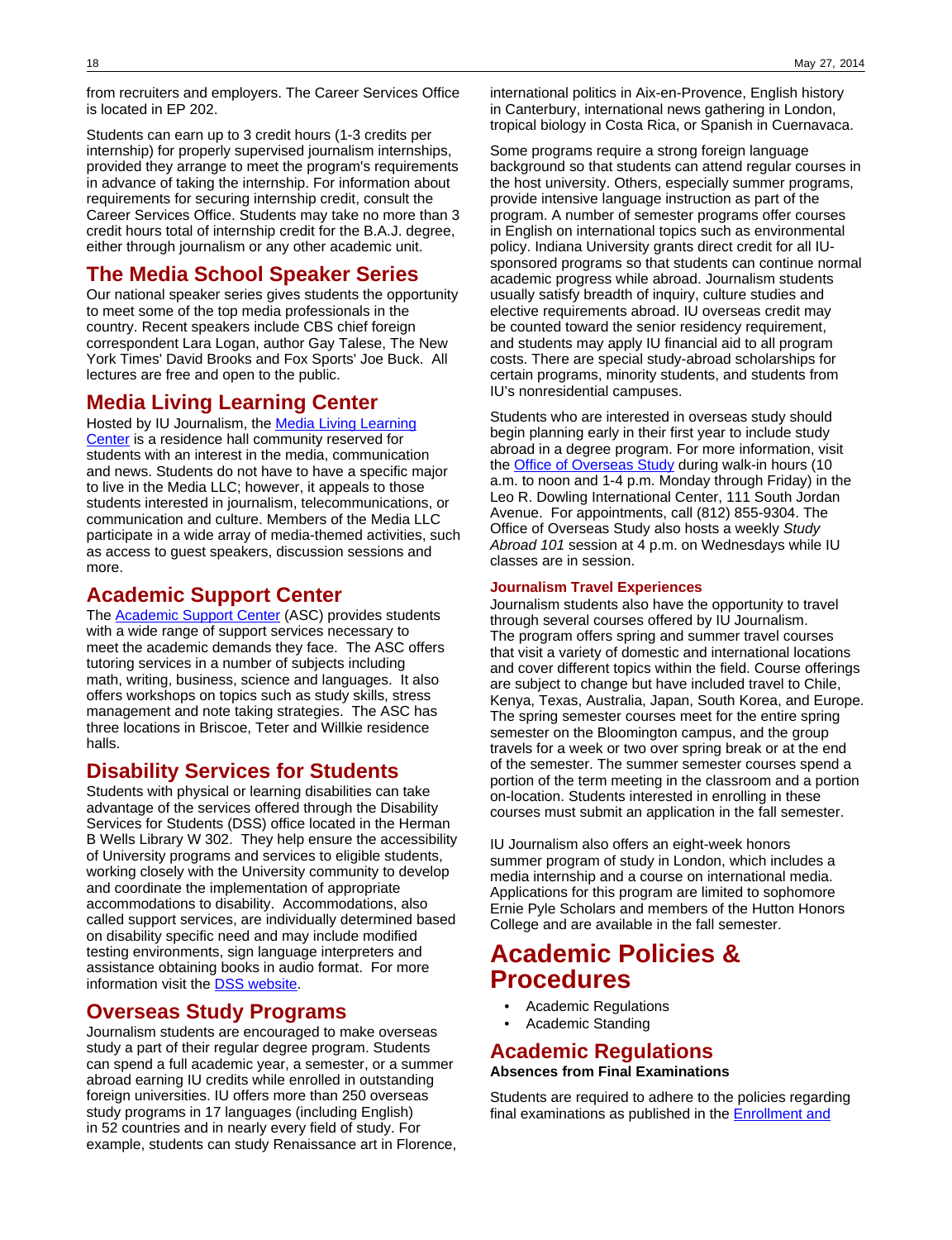**[Student Academic Information bulletin,](http://enrollmentbulletin.indiana.edu/pages/finexpol.php) which can be** found on the **Student Central on Union website**.

### **Absences from Scheduled Classes**

Illness is usually the only acceptable excuse for absence from class. Other absences must be explained to the satisfaction of the instructor, who will decide whether omitted work may be made up.

### **Addition of Courses**

No course may be added by an undergraduate student after the first week of a semester or a summer session unless the instructor of the course approves and the request is approved by both the chairperson of the department in which the course is offered and the dean.

### **Change of Grade**

Requests for a change of grade must be made no later than the last day of classes of the next regular semester.

### **Confidentiality of Records**

Indiana University, in compliance with the General Education Provisions Act, Section 438, titled the Family Educational Rights and Privacy Act, and the university's Policy on Access to Institutional Data, provides that all student records are confidential and available only to eligible employees of the university for use in the conduct of university business (as determined by data stewards), the student and the parents, if the student is under 21 and dependent as defined by IRS standards. Students may review their records upon request and may ask for deletions or corrections of the record in a hearing process described in detail in the [Code of Student Rights,](http://www.iu.edu/~code/) [Responsibilities, and Conduct](http://www.iu.edu/~code/) or at the Office of Student Ethics, Alice McDonald Nelson Building, 801 N. Jordan Avenue.

References, recommendations, and other similar documents may carry a voluntary waiver relinquishing the student's right to review this specific material. The student may also release the record to others by signing a written release available in the offices that maintain records. Further details regarding the provisions of the Privacy Act and a list of offices in which student records are kept may be found in the [Code of Student Rights, Responsibilities,](http://www.iu.edu/~code/) [and Conduct](http://www.iu.edu/~code/).

### **Credit by Examination**

IU Journalism will apply credit earned by departmental examination, College Board Advanced Placement Tests, the International Baccalaureate, SAT II Subject Tests, and language placement tests offered by the Bureau of Evaluative Standards and Testing toward appropriate degree requirements. Such credit must be entered on the student's transcript.

### **Degree Applications**

Candidates for the B.A.J. must file an application for a degree with the program recorder's office. The application can be found on the **IU Journalism Web site**. Deadlines to apply: June 1 for May graduation; December 1 for August graduation; February 1 for December graduation.

Candidates must have all credits on record at least six weeks prior to the conferring of degrees, except for credits of the current semester.

### **Dual Bachelor's Degree**

In certain cases the chair may permit undergraduate students who have not yet completed a first baccalaureate degree to complete a second bachelor's degree. Such students must complete all requirements for the B.A.J. and the second degree. Students with a baccalaureate degree should consider applying for admission to a graduate program.

### **Exceptions to Degree Requirements**

Requests for deviation from degree requirements may be granted only by written approval from the chair of the program (or the chair's administrative representative).

### **Incomplete Courses**

A grade of Incomplete (I) may be given only when the work of the course is substantially completed and when the student's work is of passing quality. All Incomplete grades must be removed within the time specified by the instructor of the course or they will automatically change to an F one calendar year after the end of the semester/session the grade of I was given. It is the student's responsibility to obtain from the instructor the requirements and deadline for the removal of the Incomplete. Students who receive a grade of I should not register for the course a second time.

### **Language Placement for International Students**

Students whose native language is not English may demonstrate required proficiency in their language. To do so they should complete the [Application for Establishment](http://college.indiana.edu/recorder/forms/ForeignLanguageProficiencyForm.pdf) [of Foreign Language Proficiency for Non-Native Speakers](http://college.indiana.edu/recorder/forms/ForeignLanguageProficiencyForm.pdf) [of English.](http://college.indiana.edu/recorder/forms/ForeignLanguageProficiencyForm.pdf) Students interested in this option should complete the process as early in their undergraduate careers as possible. They cannot earn credit for courses at the first- or second-year level in their native language.

### **Pass/Fail Option**

Students in good academic standing may take up to eight elective courses, maximum two courses per academic year, for a grade of P (pass) or F (fail). No courses used to fulfill major requirements, second concentration, statistics, foundations, breadth of inquiry, or world languages and cultures requirements may be taken under the Pass/Fail option.

Students must meet the deadlines to enroll in courses under the Pass/Fail option as listed each semester in the Enrollment and Student Academic Information bulletin, which can be found on the Office of the Registrar's Web site. A grade of P is not calculated in the grade point average; a grade of F is calculated in the grade point average. A grade of P cannot be changed subsequently to any other letter grade.

### **Public Information**

Upon request, certain information is made available to the public by the Office of the Registrar, Student Central on Union, 408 N. Union Street, (812) 855-0121.

### **Release of Information in Student Records**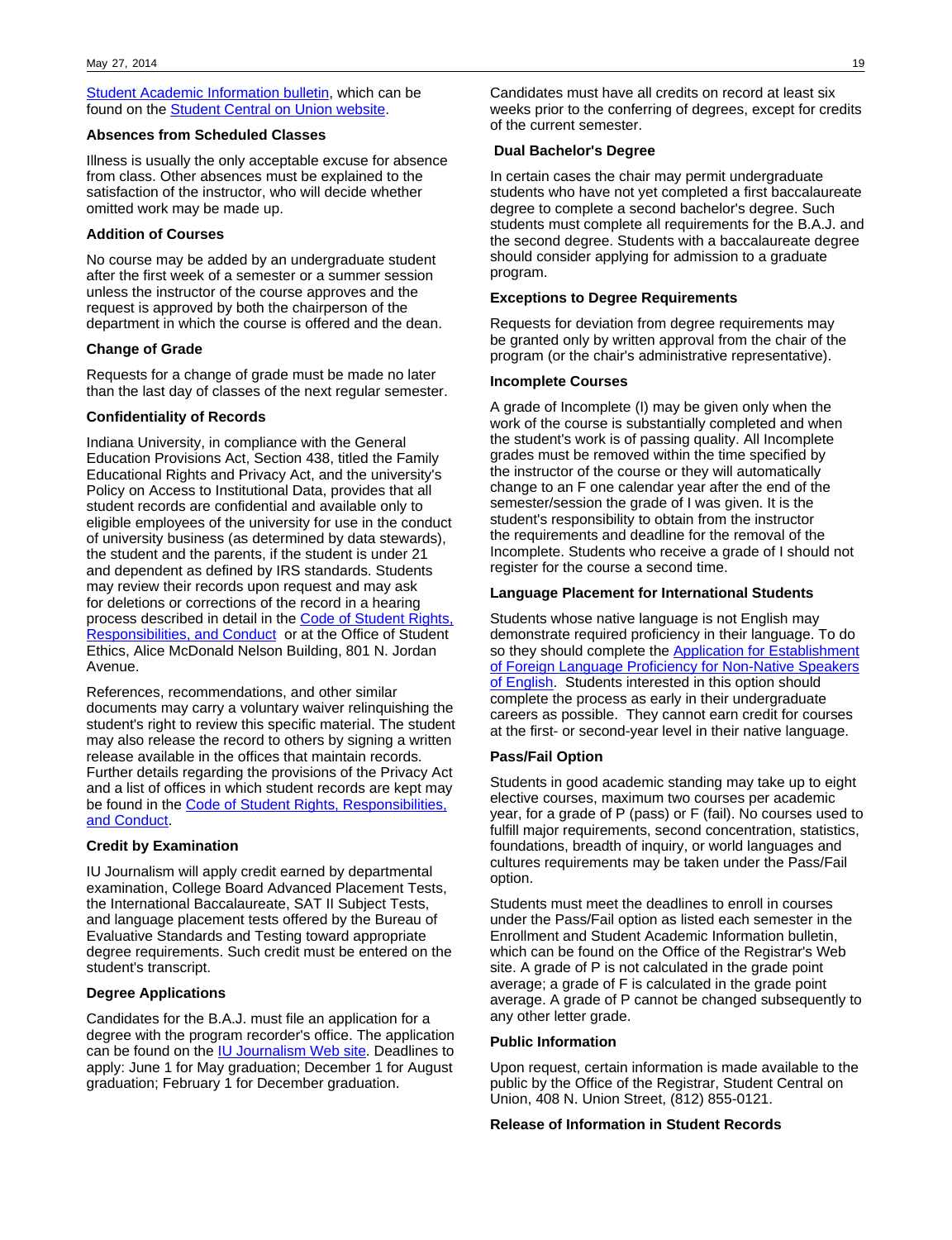An implicit and justifiable assumption of trust is placed in IU Journalism as custodian of personal data submitted by students entering the program or generated during their enrollment. This mutual relationship of trust between the program and the individual student requires that such data be held in confidence.

### **Statute of Limitations**

Course work for the B.A.J. degree must be completed within eight years from the time the student first registers at Indiana University. Students who do not meet this requirement must apply in writing to the chair to have their programs updated to meet the degree requirements currently in effect.

### **Withdrawal from Courses**

IU Journalism permits withdrawal from courses with the automatic grade of Withdrawal (W) within the deadlines as published on the [Official Academic Calendar](http://enrollmentbulletin.indiana.edu/pages/offcal.php) in the Enrollment and Student Academic Information bulletin, which can be found on the **[Student Central on Union](http://studentcentral.indiana.edu/register/register-classes/calendars.shtml)** [website.](http://studentcentral.indiana.edu/register/register-classes/calendars.shtml)

**Petitions for withdrawal after the periods specified in the Enrollment and Student Academic Information bulletin will be considered by the chair only for urgent reasons related to extended illness or equivalent distress. Documentation of extended illness or equivalent distress will be required.**

If students withdraw with the chair's consent, their mark in the course shall be W if they are passing at the time of withdrawal and F if they are not passing. The grade will be recorded on the date of withdrawal. Failure to complete a course without authorized withdrawal will result in the grade F.

# **Academic Standing**

## **Grading System**

Grades are awarded on the following basis:

| Α           | 4.0 | Excellent      |
|-------------|-----|----------------|
| $A-$        | 3.7 |                |
| B+          | 3.3 |                |
| B           | 3.0 | Good           |
| $B -$       | 2.7 |                |
| $C+$        | 2.3 |                |
| $\mathsf C$ | 2.0 | Average        |
| $C-$        | 1.7 |                |
| D+          | 1.3 |                |
| D           | 1.0 | Poor           |
| D-          | .7  |                |
| F           |     | Unsatisfactory |

## **Degrees Awarded with Distinction**

IU Journalism recognizes outstanding performance in course work by awarding the Bachelor of Arts in Journalism degree with three levels of distinction: Distinction, 3.7 cumulative grade point average; High Distinction, 3.8 cumulative grade point average; and Highest Distinction, 3.9 cumulative grade point average. Students must have a minimum of 60 graded credit hours

at Indiana University to be considered for distinction degrees.

### **Class Standing**

Class standing is based on the number of credit hours completed: Freshman, fewer than 26 credits Sophomore, 26 to 55 credits Junior, 56 to 85 credits Senior, 86 or more credits

### **Extended-X Policy**

IU Journalism will not use the Extended-X policy in calculating grade point averages for internal purposes and degree requirements. For example, a grade of FX will be calculated as F, and a grade of DX will be calculated as D. This calculation will apply to all categories of academic standing: good, probation and dismissal, class rank, and all grade point average requirements in the degree, including cumulative, semester, major, and second concentration.

A student may use the Extended-X option for purposes of the university transcript. An undergraduate student who has repeated a course for which he or she received a grade below an A may request to have only the last grade in that course counted in the student's grade point average as entered on the student's transcript. A student may exercise this option for no more than three courses, totaling no more than 10 credit hours. A student may use the Extended-X option on the transcript only once for a given course. Requests for approval of Extended-X courses must be made to the program's recorder prior to graduation.

### **Good Standing**

Students are in good academic standing when their semester, cumulative, and major grade point averages are 2.00 (C) or above. Students must be in good academic standing to graduate.

Students' eligibility to continue as journalism majors is subject to a periodic review of their progress toward a degree.

### **Academic Probation**

Students are on academic probation when any one or more of the following conditions occur:

1. Students are on academic probation when their cumulative grade point average is below 2.00 (C). 2. Students are on academic probation for the duration of the regular semester following one in which they failed to attain a 2.00 (C) grade point average. 3. Students are on academic probation when they receive a D+ or lower in any one journalism course.

Students on academic probation must comply with such restrictions as the Office of the Dean of Students or the chair of IU Journalism deems necessary.

### **Dismissal**

Students are dismissed from the program when, in the judgment of the chair, they have ceased to make progress toward their degree. When students have failed to attain a 2.00 (C) grade point average in any two semesters, and when their cumulative grade point average is below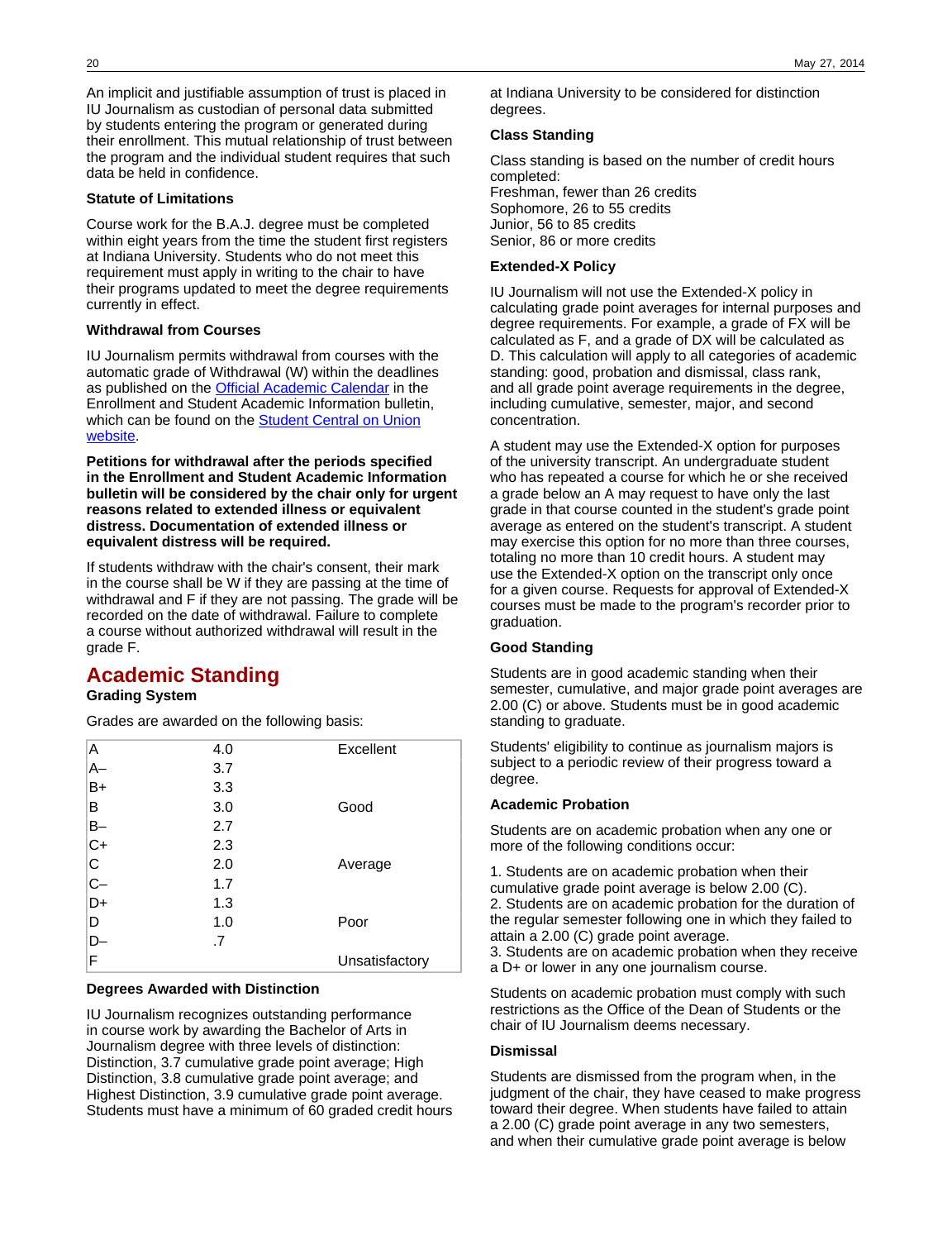2.00 (C), they are automatically considered to be making insufficient progress toward their degree.

Students whose record reveals failing or near-failing performance or lack of clear progress in any semester, regardless of their previous cumulative grade point average, or whose cumulative grade point average falls below 2.00 (C) are always carefully evaluated with a possibility of dismissal.

### **Readmission**

The chair considers petitions for readmission from students who have been dismissed. A student dismissed for the first time may petition for readmission to any division of the university.

Students dismissed for the first time may petition IU Journalism for readmission within the deadlines stated in the dismissal letter. Students dismissed for the second time may not be admitted for the next regular semester but are eligible to submit a petition for readmission after a period of at least one regular semester.

For petitions for readmission after a second dismissal to be considered and accepted by the chair, students eligible to submit them must do so before August 1 for fall semester, December 1 for spring semester, and April 15 for summer sessions.

### **Academic Dishonesty**

Indiana University and IU Journalism expect that students will follow the fundamental principles of academic and professional integrity in the pursuit of learning and of professional practice. Academic and professional integrity requires that students take credit only for their own work and ideas. Violation of these principles is considered an act of academic dishonesty.

Academic dishonesty is defined in the [Code of Student](http://www.iu.edu/~code/) [Rights, Responsibilities, and Conduct](http://www.iu.edu/~code/), the student handbook given to all Indiana University students. IU Journalism follows strictly the handbook's guidelines and the [Policy on Academic Dishonesty](http://enrollmentbulletin.indiana.edu/pages/misconduct.php?Term=1) printed each semester in the Bloomington Enrollment and Student Academic Information bulletin, which can be found at the Student Central on Union website.

## **Transcripts**

Complete information on transcripts can be found at **[Student Central on Union](http://studentcentral.indiana.edu/register/documents/transcript.shtml). Requests for transcripts can** be made online, by fax, by mail, or in person at Student Central on Union, 408 N. Union Street.

# **Faculty**

- Current Faculty
- Faculty Emeriti

# **Current Faculty**

### **Bloomington**

- Brownlee, Bonnie J., Ph.D. (University of Wisconsin-Madison, 1983), Associate Professor and Senior Associate Dean
- Coleman, Joe, M.I.A. (Columbia University, 1988), Professor of Practice
- Comiskey, Nancy, B.A. (Indiana University, 1974), Lecturer
- Conway, Mike, Ph.D. (University of Texas at Austin, 2004), Associate Professor
- Fargo, Tony, Ph.D. (University of Florida, Gainesville, 2000), Associate Professor
- French, Kelley B., M.A. (University of Maryland, 2002), Professor of Practice
- French, Tom, B.A. (Indiana University, 1981), Professor of Practice
- Ibold, Hans, Ph.D. (University of Missouri-Columbia, 2008), Assistant Professor
- Johnson, Owen V., Ph.D. (University of Michigan, 1978), Associate Professor; Adjunct Associate Professor of History
- Johnson, Ron, M.A. (University of Kansas, 1981), Director of Student Media and Adjunct Professor
- Kang, Minjeong, Ph.D. (Syracuse University, 2011), Assistant Professor
- Kelly, James, Ph.D. (Indiana University, 1990), Associate Professor; Director, IU School of Journalism Honors Program
- Lanosga, Gerry, Ph.D. (Indiana University, 2010), Assistant Professor
- Layton, Bonnie, M.A. (University of Florida, 1991), Lecturer
- Layton, Stephen, B.S. (University of Florida, 1991), Lecturer
- Lee, Erika Biga, M.A. (Indiana University, 2004), Visiting Lecturer
- Lee, Jae Kook, Ph.D. (University of Texas-Austin, 2009), Assistant Professor
- Major, Lesa Hatley, Ph.D. (Louisiana State, 2006), Associate Professor and Interim Dean
- Martin, Shannon, Ph.D. (University of North Carolina-Chapel Hill, 1993), Professor
- Metzgar, Emily, Ph.D. (Louisiana State University, 2008), Assistant Professor
- Neal-Estes, Sarah, M.A. (University of California Berkeley, 2004), Visiting Professor
- Parameswaran, Radhika, Ph.D. (University of Iowa, 1997), Professor
- Raymer, Steven L., M.A. (University of Wisconsin– Madison, 1971), Professor
- White, Teresa A., M.S. (Indiana University, 1993), Lecturer and Director of the High School Journalism **Institute**
- Willnat, Lars, Ph.D. (Indiana University, 1992), Professor
- Wood, Craig, M.S. (Montana State University, 2007), Lecturer
- Yang, Sung-Un, Ph.D. (University of Maryland, 2005), Associate Professor

# **Faculty Emeriti**

- Ahlhauser, John, Ph.D. (Indiana University, 1978), Professor Emeritus
- Boeyink, David, Ph.D. (Harvard University, 1978), Professor Emeritus
- Brown, James W., Ph.D. (Indiana University, 1977), Professor Emeritus
- Brown, Trevor, Ph.D. (Stanford University, 1974), Professor Emeritus
- Cookman, Claude, Ph.D. (Princeton University, 1994), Professor Emeritus